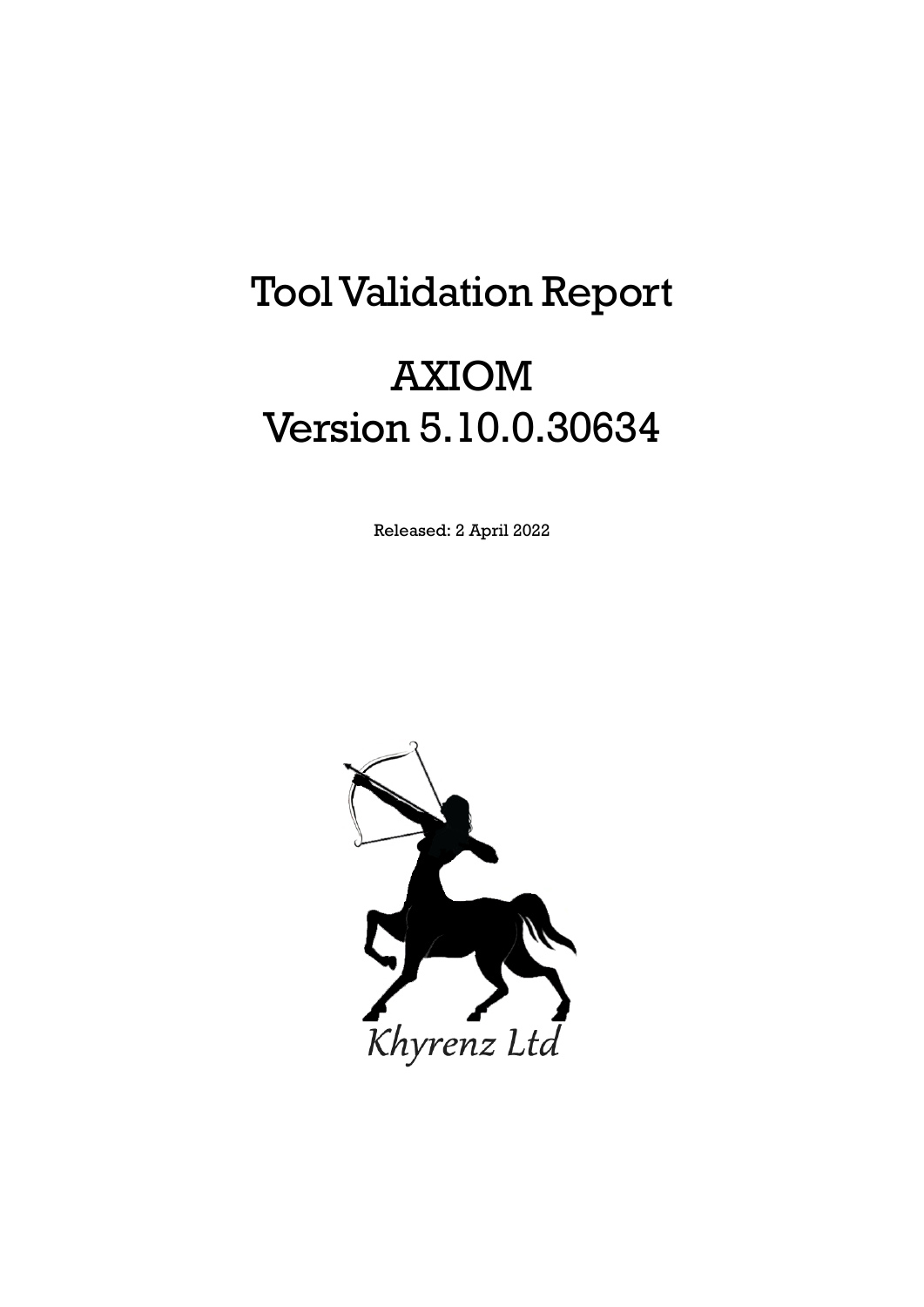## Contents

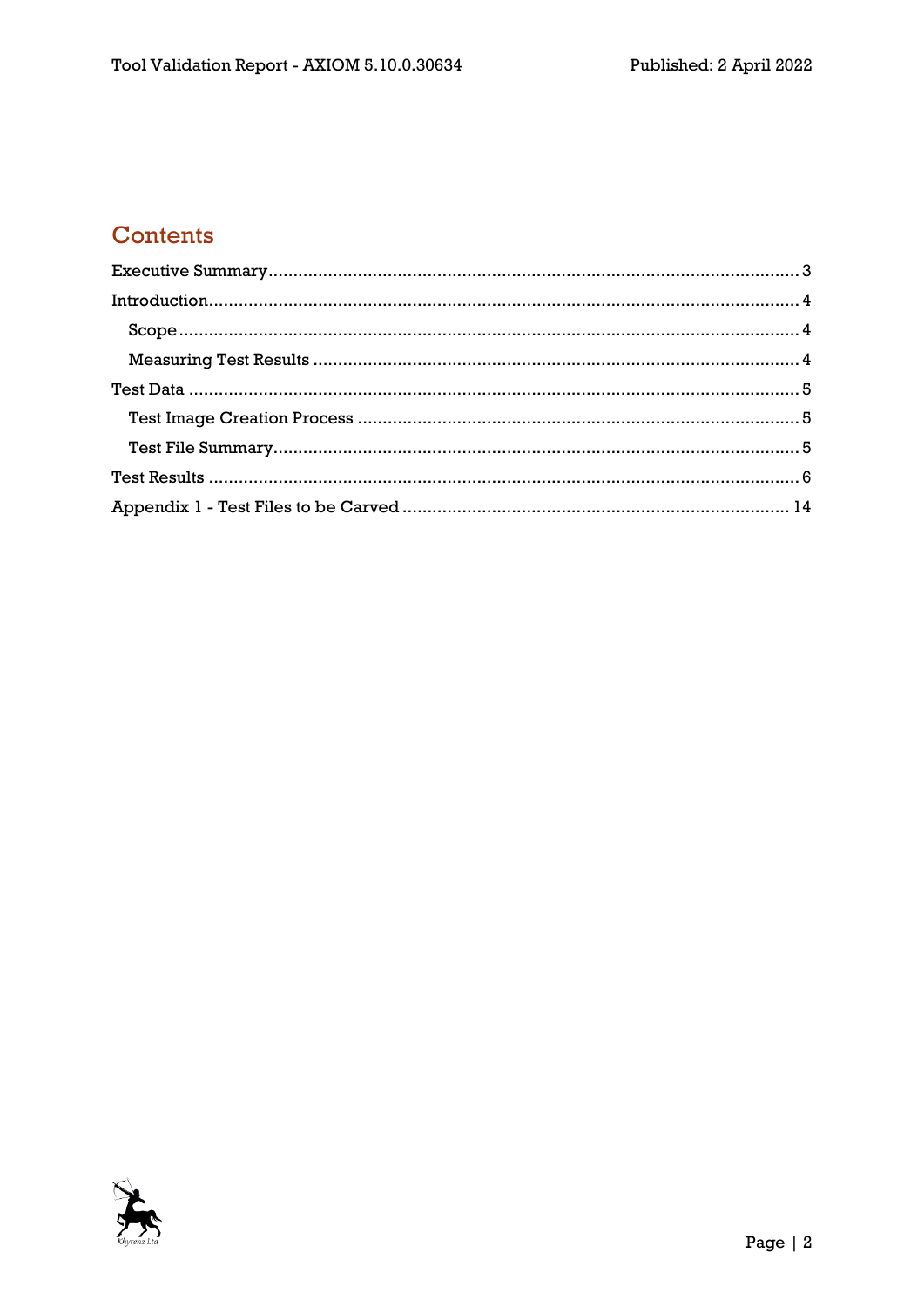## <span id="page-2-0"></span>Executive Summary

AXIOM version 5.10.0.30634 was run in its default configuration against the test image Khyrenz-FileCarvingImage-USB-logical-2GB-formatted.dd[1] .

| <b>File Type</b> | <b>Number</b><br>of Test | <b>Exact</b><br>match   | <b>Usable</b><br>match | Not found      | <b>False</b><br>positive | <b>Invalid</b><br>file |
|------------------|--------------------------|-------------------------|------------------------|----------------|--------------------------|------------------------|
|                  | <b>Files</b>             |                         |                        |                |                          |                        |
| 7z               | 5                        |                         |                        | 5              |                          | 5                      |
| <b>AVI</b>       | 5                        | 5                       |                        |                |                          |                        |
| <b>BMP</b>       | $6\phantom{1}6$          | 3                       | l                      | $\overline{2}$ |                          |                        |
| <b>DOC</b>       | $\overline{\mathbf{4}}$  | $\boldsymbol{4}$        |                        |                |                          |                        |
| <b>DOCX</b>      | $\overline{4}$           | $\overline{\mathbf{4}}$ |                        |                |                          |                        |
| GIF              | 5                        |                         | 5                      |                |                          | 3                      |
| <b>JPEG</b>      | $\overline{7}$           | $\overline{7}$          |                        |                |                          |                        |
| $_{\rm{MOV}}$    | 5                        | 5                       |                        |                |                          |                        |
| MP3              | 5                        |                         |                        | 5              |                          | $6\phantom{1}$         |
| MP4              | $6\phantom{a}$           | 5                       |                        | ı              |                          |                        |
| <b>PDF</b>       | $6\phantom{1}6$          | 5                       | $\mathbf{1}$           |                |                          | $\bf{l}$               |
| PNG              | 6                        | 6                       |                        |                |                          |                        |
| <b>PPT</b>       | 3                        | $\overline{2}$          |                        | $\mathbf{1}$   |                          |                        |
| <b>PPTX</b>      | $\overline{3}$           | $\overline{3}$          |                        |                |                          |                        |
| <b>TIFF</b>      | 5                        |                         |                        | 5              |                          |                        |
| WAV              | 6                        |                         |                        | 6              |                          | 5                      |
| <b>WMV</b>       | 5                        |                         | 5                      |                |                          |                        |
| <b>XLS</b>       | 3                        | 3                       |                        |                |                          | $\overline{a}$         |
| <b>XLSX</b>      | 3                        | 3                       |                        |                |                          |                        |
| ZIP              | 5                        |                         |                        | 5              |                          |                        |
| <b>Total</b>     | 97                       | 55                      | 12                     | 30             | $\mathbf 0$              | 22                     |
| Percentage       |                          | 56.7%                   | 12.37%                 | 30.93%         |                          |                        |

The below table is a summary of the test files that AXIOM carved from this image.

As this table shows, 56.7% of the test files were recovered exactly; the SHA1 file hashes were a match to the original files. In total, 69.07% of the original files were recovered in a usable state and could be successfully viewed, with the remaining 30.93% of the original files not carved.

Thirty of the original test files were not found within the image by AXIOM. These were a mixture of 7z, BMP, MP3, MP4, PPT, TIFF, WAV and ZIP file formats. None of the original test 7z, MP3, TIFF, WAV, or ZIP files were carved.

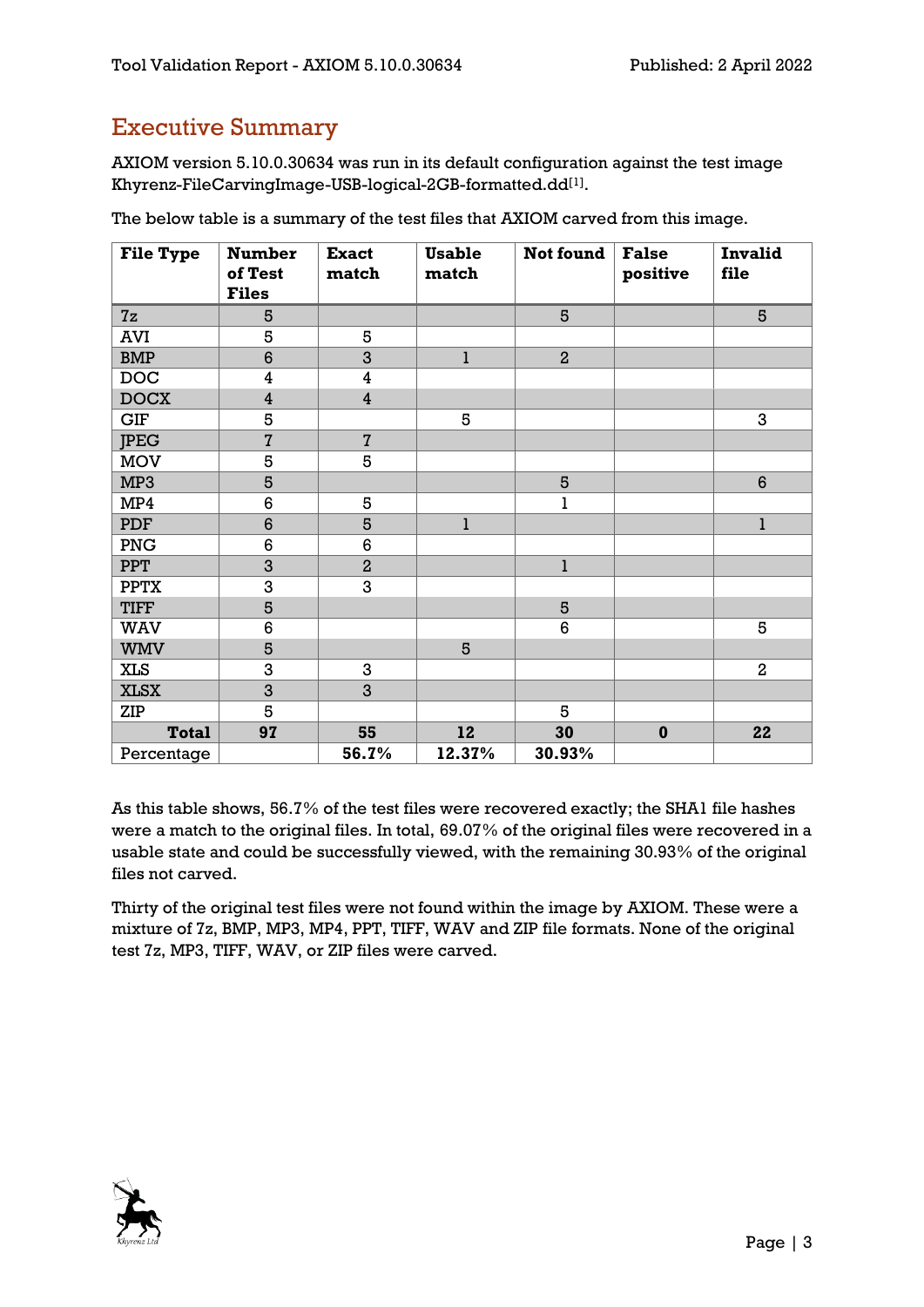### <span id="page-3-0"></span>**Introduction**

Khyrenz Ltd is a Digital Forensic consultancy based in the UK. We provide this report to document our tool validation process against AXIOM version 5.10.0.30634.

#### <span id="page-3-1"></span>Scope

This report documents the results obtained by testing the file carving capability within AXIOM, version 5.10.0.30634, against the raw image file: Khyrenz-FileCarvingImage-USB-logical-2GB-formatted.dd. This image file, as well as a full list of files contained within deleted space in this image, are provided at: https://www.khyrenz.com/resources/.

AXIOM was run on a Windows 10 Professional 21H2 system and the default configuration was used. The following options were selected:

- PROCESSING DETAILS (enable):
	- Calculate hash values
	- Find more artifacts
- ARTIFACT DETAILS (enable):
	- CUSTOM ARTIFACTS: Carved Archives
	- DOCUMENTS: Excel, Microsoft Office, PDF, PowerPoint, Word
	- MEDIA (all)

#### <span id="page-3-2"></span>Measuring Test Results

How well the tool performs against expected results is categorized as follows:

- 1. Exact match: Number of carved files that match on SHA1 file hash to an original test file
- 2. Usable match: Number of carved files that can be successfully opened and viewed, and appear similar to an original test file, so can be reasonably determined to be a 'usable' version of an original
- 3. Not found: No carved files match the hash or appear similar to any original files
- 4. False positive: A carved file is a valid file and can be opened/viewed, but is not similar to an original file (for example, may be an embedded file within an original file)
- 5. Invalid file: A carved file that cannot be opened or viewed

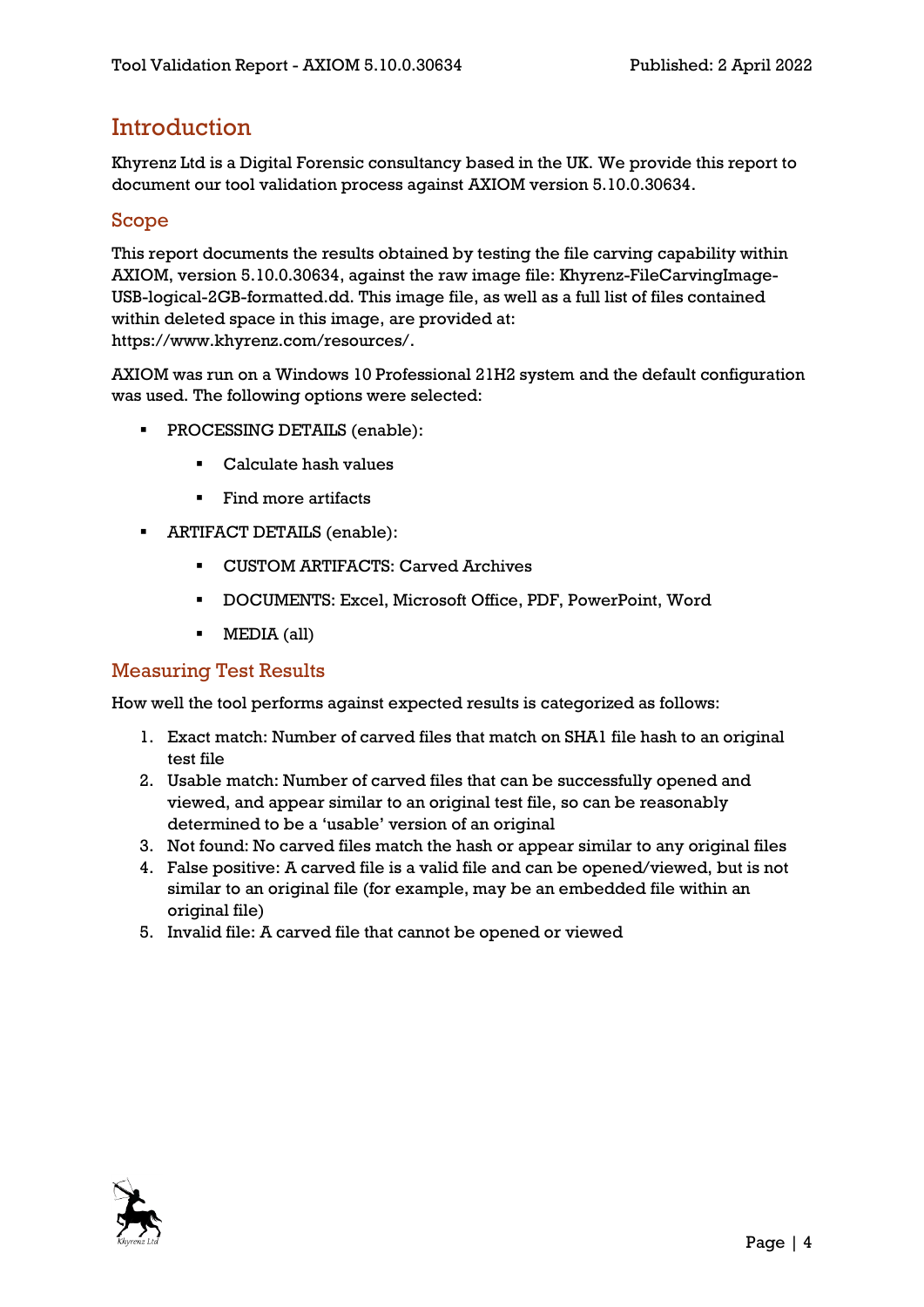## <span id="page-4-0"></span>Test Data

#### <span id="page-4-1"></span>Test Image Creation Process

A selection of test files of varying file formats was collected or generated, and then copied onto a USB device, which had been formatted to contain a 2GB FAT16 volume. This volume was subsequently re-formatted using the built-in Windows 'quick format' process, in order to remove filesystem metadata.

A raw logical image of the USB device volume was generated using FTK Imager 4.2.0.13[2] .

#### <span id="page-4-2"></span>Test File Summary

A summary of test files added to the USB before it was re-formatted is provided below. A more detailed list of individual files is provided in Appendix 1 - [Test Files to be Carved.](#page-13-0)

| <b>File Type</b>   | <b>Number of Test</b><br><b>Files</b> |
|--------------------|---------------------------------------|
| 7z                 | 5                                     |
| AVI                | 5                                     |
| <b>BMP</b>         | 6                                     |
| <b>DOC</b>         | 4                                     |
| <b>DOCX</b>        | 4                                     |
| <b>GIF</b>         | 5                                     |
| <b>JPEG</b>        | $\overline{I}$                        |
| <b>MOV</b>         | 5                                     |
| MP3                | 5                                     |
| MP4                | 6                                     |
| PDF                | 6                                     |
| <b>PNG</b>         | 6                                     |
| <b>PPT</b>         | 3                                     |
| <b>PPTX</b>        | 3                                     |
| <b>TIFF</b>        | 5                                     |
| <b>WAV</b>         | 6                                     |
| <b>WMV</b>         | 5                                     |
| <b>XLS</b>         | 3                                     |
| <b>XLSX</b>        | 3                                     |
| <b>ZIP</b>         | 5                                     |
| <b>Grand Total</b> | 97                                    |

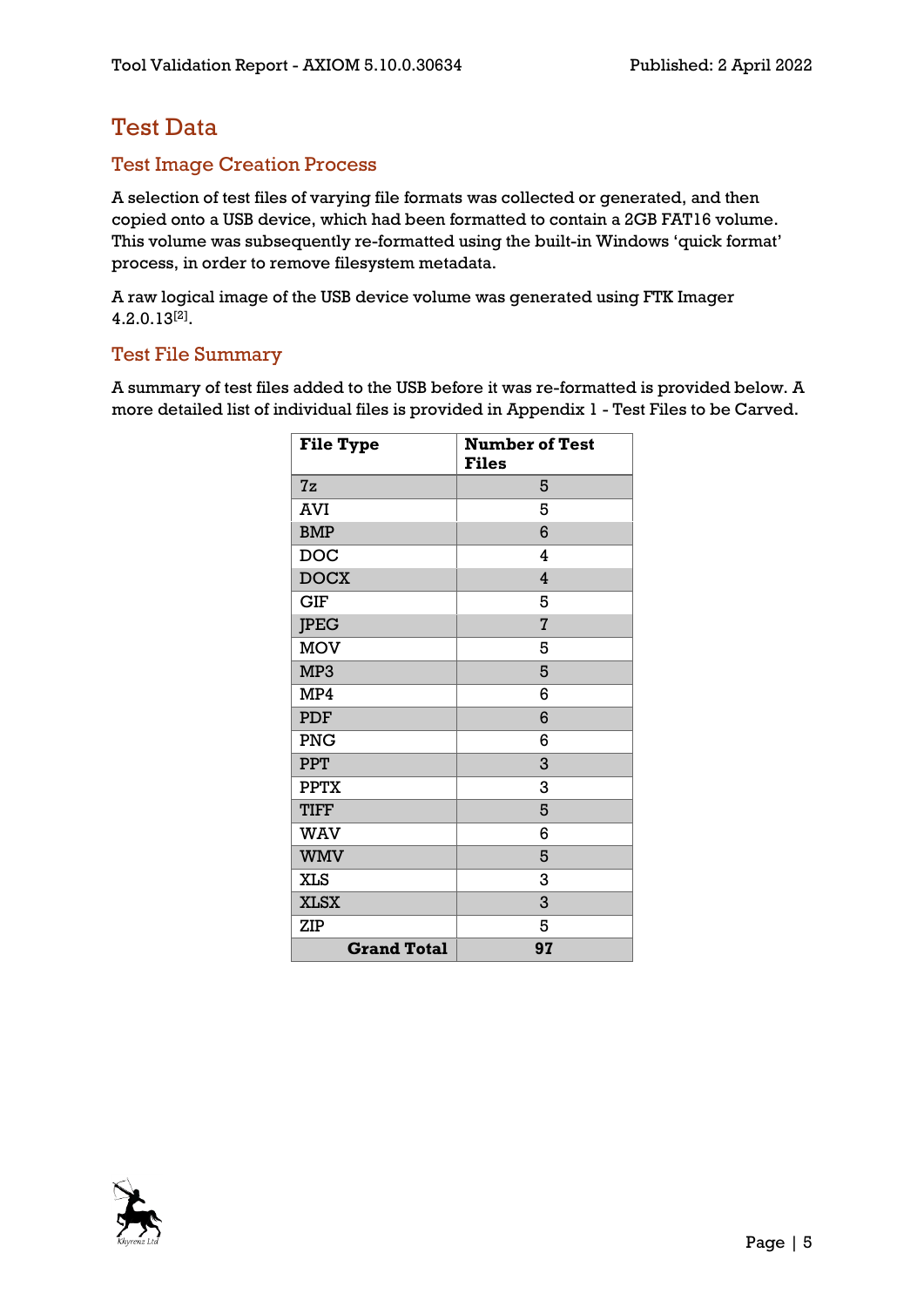## Test Results

The table below shows details regarding the files carved from the test image by AXIOM.

<span id="page-5-0"></span>

| <b>Type</b> | <b>Filename</b>            | SHA1                   | <b>Exact</b> | <b>Usable</b> | <b>Not found</b> | <b>False</b> | <b>Invalid file</b> |
|-------------|----------------------------|------------------------|--------------|---------------|------------------|--------------|---------------------|
|             |                            |                        | match        | match         |                  | positive     |                     |
| 7z          | $AVI-7z$                   | fd4dlbe9e8ffec39701d35 |              |               | $\checkmark$     |              |                     |
|             |                            | 8898fed10437b0561b     |              |               |                  |              |                     |
| 7z          | BMP.7z                     | el3b931da505c1c51ed66  |              |               | $\checkmark$     |              |                     |
|             |                            | 53273de8d9d2df67dcc    |              |               |                  |              |                     |
| 7z          | DOC-XLS-PPT.7z             | edb13fe1559ba71696bb   |              |               | $\checkmark$     |              |                     |
|             |                            | 309840bfcf0022228799   |              |               |                  |              |                     |
| 7z          | CIF.7z                     | a70caf5187b383aa5364cf |              |               | $\checkmark$     |              |                     |
|             |                            | c97b5db8287fa3aa54     |              |               |                  |              |                     |
| 7z          | PEG.7z                     | 4cceb50966356b852883   |              |               | $\checkmark$     |              |                     |
|             |                            | b9925fcc9e58f410fa2a   |              |               |                  |              |                     |
| <b>AVI</b>  | 1280.avi                   | 8351e1bd6f08fe3419907  | 0000225_Ca   |               |                  |              |                     |
|             |                            | 140edd6fcbf00acc46e    | rved.avi     |               |                  |              |                     |
| <b>AVI</b>  | <b>Bubble Turning Into</b> | 85bc9cafcacdd41f9b81ac | 0000227_Ca   |               |                  |              |                     |
|             | Ice.avi                    | e58bd33fba0c432c7d     | rved.avi     |               |                  |              |                     |
| <b>AVI</b>  | file_example_AVI_1920      | 573400d5d649e6ce8d9c0  | 0000231_Ca   |               |                  |              |                     |
|             | 2_3MG.avi                  | 2723e70618a17cd631f    | rved.avi     |               |                  |              |                     |
| <b>AVI</b>  | file_example_AVI_480_      | a188ed66e68f77729b8cfa | 0000223_Ca   |               |                  |              |                     |
|             | 750kB.avi                  | c92913427ab6b1677f     | rved.avi     |               |                  |              |                     |
| <b>AVI</b>  | sample-avi-file.avi        | 246eecb4053487a619145  | 0000233_Ca   |               |                  |              |                     |
|             |                            | 10389ec300bdaf7f3c6    | rved.avi     |               |                  |              |                     |
| <b>BMP</b>  | <b>GRN.BMP</b>             | b367e7e0d95e6f1bd769f  | 0000002_Ca   |               |                  |              |                     |
|             |                            | 39bc0b5e2e7d4a6bb62    | rved.bmp     |               |                  |              |                     |
| <b>BMP</b>  | <b>MARBLES.BMP</b>         | eec5e6afdd264d6ff867d0 | 0000018_Ca   |               |                  |              |                     |
|             |                            | 38aa274c4bc42619b4     | rved.bmp     |               |                  |              |                     |
| <b>BMP</b>  | <b>RAY.BMP</b>             | e44237allee0d4blcb63   |              | 0000001_Ca    |                  |              |                     |
|             |                            | e1876dc4040b805e43b6   |              | rved.bmp      |                  |              |                     |

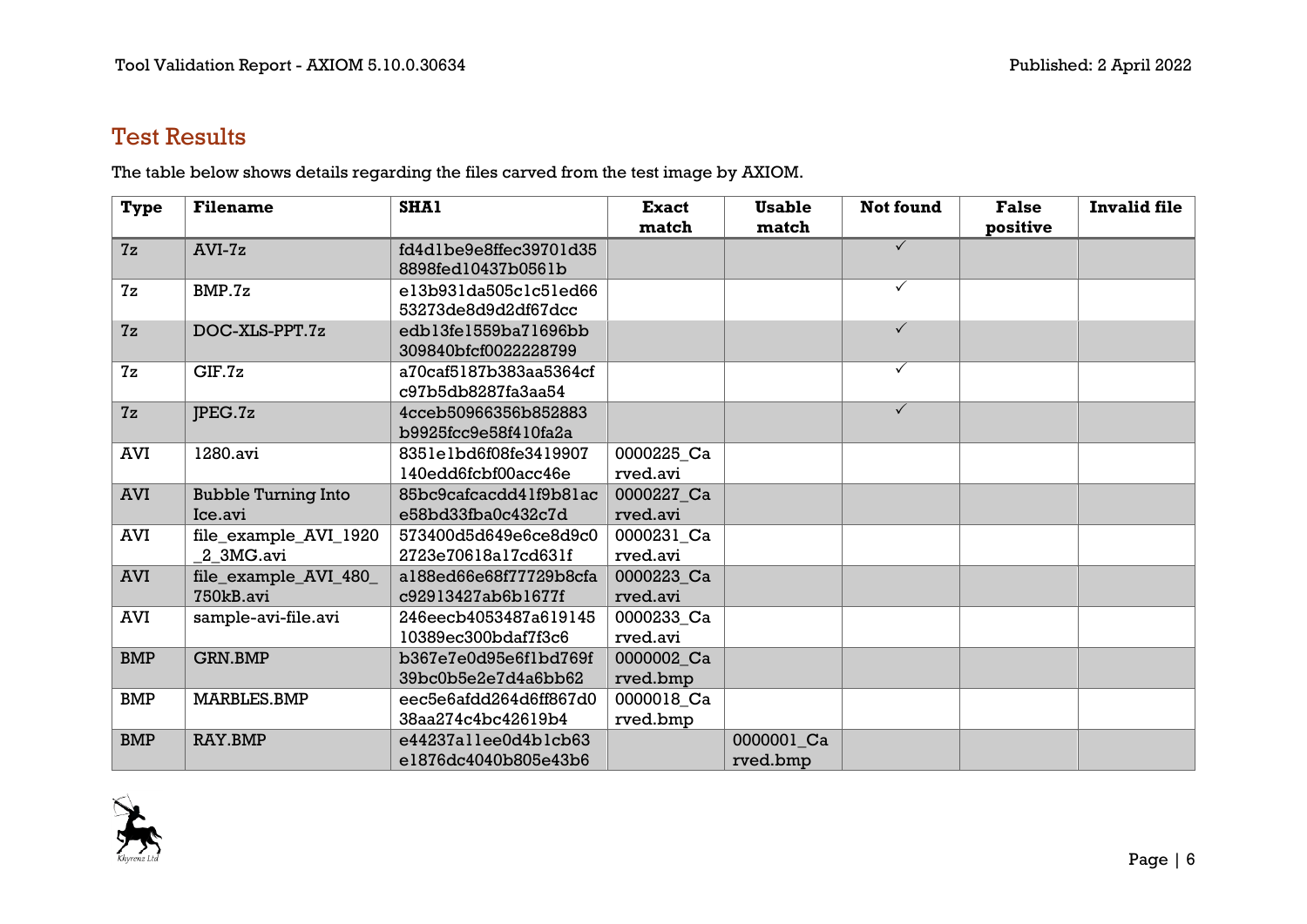| <b>Type</b> | <b>Filename</b>        | <b>SHA1</b>            | <b>Exact</b> | <b>Usable</b> | <b>Not found</b> | <b>False</b> | <b>Invalid file</b> |
|-------------|------------------------|------------------------|--------------|---------------|------------------|--------------|---------------------|
|             |                        |                        | match        | match         |                  | positive     |                     |
| BMP         | sample_5184×3456.bm    | bf6c6aa681f20a1dd561b  |              |               | ✓                |              |                     |
|             | p                      | ad7945d441d771b418a    |              |               |                  |              |                     |
| <b>BMP</b>  | Small Sample BMP       | leb09379dfb4bc3551laa  |              |               | $\checkmark$     |              |                     |
|             | Image File             | 5aldb83e652c5c64604    |              |               |                  |              |                     |
|             | Download.bmp           |                        |              |               |                  |              |                     |
| <b>BMP</b>  | Yellow_star.bmp        | 4f2e9da3e1a467fe0182d0 | 0000006 Ca   |               |                  |              |                     |
|             |                        | 5d7accdd28ee7f76fb     | rved.bmp     |               |                  |              |                     |
| <b>DOC</b>  | file-sample_1MB.doc    | 8f3498bfbe75fb34e809fc | 0000060 Ca   |               |                  |              |                     |
|             |                        | 7ced3f4cc6f4acc92c     | rved.doc     |               |                  |              |                     |
| <b>DOC</b>  | SampleDOCFile_200kb.   | 0fle886f7399fe033c3190 | 0000031 Ca   |               |                  |              |                     |
|             | doc                    | bcda7927550c22da8e     | rved.doc     |               |                  |              |                     |
| <b>DOC</b>  | SampleDOCFile_5000k    | e9e798cac0a97648c95c2  | 0000041 Ca   |               |                  |              |                     |
|             | b.doc                  | lcfa9545659d6d0c2a3    | rved.doc     |               |                  |              |                     |
| <b>DOC</b>  | USB connection         | 4665ec3e161f882f1430f8 | 0000044 Ca   |               |                  |              |                     |
|             | artifacts.doc          | 62d7al4e6bl2ddf6ec     | rved.doc     |               |                  |              |                     |
| <b>DOCX</b> | 15-MB-docx-file-       | 00da85c39ff564d6fc34b0 | 0000117 Ca   |               |                  |              |                     |
|             | download.docx          | 449323a2ef253de8fc     | rved.docx    |               |                  |              |                     |
| <b>DOCX</b> | file-sample_500kB.docx | 9a0881226460bf5d0ea17  | 0000118 Ca   |               |                  |              |                     |
|             |                        | b29a843c0320b9ddlle    | rved.docx    |               |                  |              |                     |
| <b>DOCX</b> | sample-docx-file-for-  | 37537e74599278cd26c2a  | 0000019 Ca   |               |                  |              |                     |
|             | testing.docx           | 29237cefe067e237f8d    | rved.docx    |               |                  |              |                     |
| <b>DOCX</b> | Using WSL.docx         | 3661e7dd597f5931a4943  | 0000021 Ca   |               |                  |              |                     |
|             |                        | 35a643513f0198efb6f    | rved.docx    |               |                  |              |                     |
| <b>GIF</b>  | giphy (1).gif          | a6768bff9c6d5c9cbc37ce |              | 0000008_Ca    |                  |              | 0000193_Ca          |
|             |                        | 55bf432109f321fab9     |              | rved.gif      |                  |              | rved.gif            |
| <b>GIF</b>  | giphy (2).gif          | d0012d8bf6f633972049e  |              | 0000020_Ca    |                  |              | 0000195_Ca          |
|             |                        | 917ede588880d416b95    |              | rved.gif      |                  |              | rved.gif            |
| <b>GIF</b>  | giphy.gif              | 799521e3a568a270b6259  |              | 0000028 Ca    |                  |              |                     |
|             |                        | fa7c1565d7adec96c18    |              | rved.gif      |                  |              |                     |

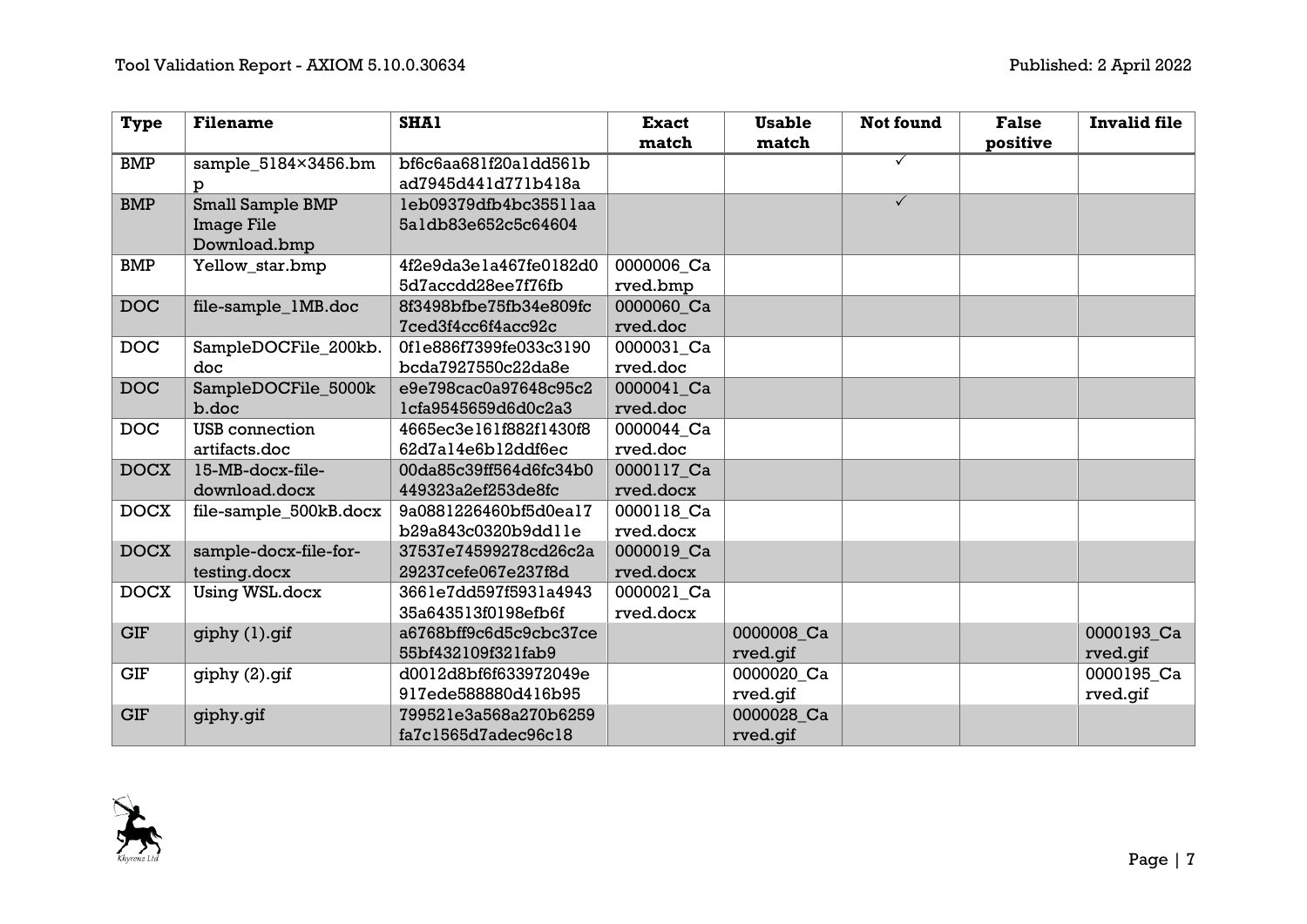| <b>Type</b> | <b>Filename</b>       | <b>SHA1</b>            | <b>Exact</b> | <b>Usable</b> | <b>Not found</b> | <b>False</b> | <b>Invalid file</b> |
|-------------|-----------------------|------------------------|--------------|---------------|------------------|--------------|---------------------|
|             |                       |                        | match        | match         |                  | positive     |                     |
| GIF         | How+do+i+computer+i   | fd2911bff16a8522b7f07a |              | 0000033_Ca    |                  |              |                     |
|             | +decided+to+try+my+   | 0ecalaeb08292blb4f     |              | rved.gif      |                  |              |                     |
|             | hands_81418e_4707807  |                        |              |               |                  |              |                     |
|             | .gif                  |                        |              |               |                  |              |                     |
| <b>GIF</b>  | undefined - Imgur.gif | 2c3f083d36904cc56f8c46 |              | 0000036 Ca    |                  |              | 0000204_Ca          |
|             |                       | cffb64108943d8d45a     |              | rved.gif      |                  |              | rved.gif            |
| <b>IPEG</b> | file_example_JPG_500k | 25472d494500707b45108  | 0000058 Ca   |               |                  |              |                     |
|             | B.jpg                 | 68df469352dc7cd1845    | rved.jpg     |               |                  |              |                     |
| <b>IPEG</b> | IMG_2375.JPG          | 967cac602f8e01eaf614be | 0000066 Ca   |               |                  |              |                     |
|             |                       | e93b8b0c850f22936d     | rved.jpg     |               |                  |              |                     |
| <b>IPEG</b> | IMG_3385_cropped.jpg  | 5fb543b4c8037b48c48fa  | 0000030 Ca   |               |                  |              |                     |
|             |                       | df8a39f408046c6f7ee    | rved.jpg     |               |                  |              |                     |
| <b>JPEG</b> | IMG_3973.JPG          | e5f6d316d896db29eabb   | 0000068 Ca   |               |                  |              |                     |
|             |                       | 073db8022eb2edc7d2fe   | rved.jpg     |               |                  |              |                     |
| <b>IPEG</b> | IMG_3977.JPG          | df58316a3b334379b88db  | 0000057_Ca   |               |                  |              |                     |
|             |                       | c41b1313a952810bd45    | rved.jpg     |               |                  |              |                     |
| <b>JPEG</b> | istockphoto-          | lfebe282f23elal5acl003 | 0000061 Ca   |               |                  |              |                     |
|             | 1304263738-           | 58eb2b700212eee44b     | rved.jpg     |               |                  |              |                     |
|             | $170667a$ .jpg        |                        |              |               |                  |              |                     |
| <b>JPEG</b> | photo-1533450718592-  | f096a046c3692ab714c28  | 0000067 Ca   |               |                  |              |                     |
|             | 29d45635f0a9.jfif     | b267f94f4efe9a7c22b    | rved.jpg     |               |                  |              |                     |
| <b>MOV</b>  | 720.mov               | ac16247bc6746661d19eb  | 0000199 Ca   |               |                  |              |                     |
|             |                       | 5832b5b3eed397d97a0    | rved.mp4     |               |                  |              |                     |
| <b>MOV</b>  | Cloud Formation       | a5c0fbd44b6352161e5b6  | 0000201 Ca   |               |                  |              |                     |
|             | Video.mov             | f2aa26f00d5888a3951    | rved.mp4     |               |                  |              |                     |
| <b>MOV</b>  | file_example_MOV_480  | 682963a12b9b0742651e4  | 0000221 Ca   |               |                  |              |                     |
|             | 700kB.mov             | 86a5f697fa949f9daf2    | rved.mp4     |               |                  |              |                     |
| <b>MOV</b>  | sample_960x400_ocean  | faa748ae6d2a31e21e4d6  | 0000197 Ca   |               |                  |              |                     |
|             | with audio.mov        | 5a0bd17e425affed954    | rved.mp4     |               |                  |              |                     |
| <b>MOV</b>  | sample-mov-file.mov   | 126fc405911d33832f88d5 | 0000208 Ca   |               |                  |              |                     |
|             |                       | dd2fc3942e9a71e896     | rved.mp4     |               |                  |              |                     |

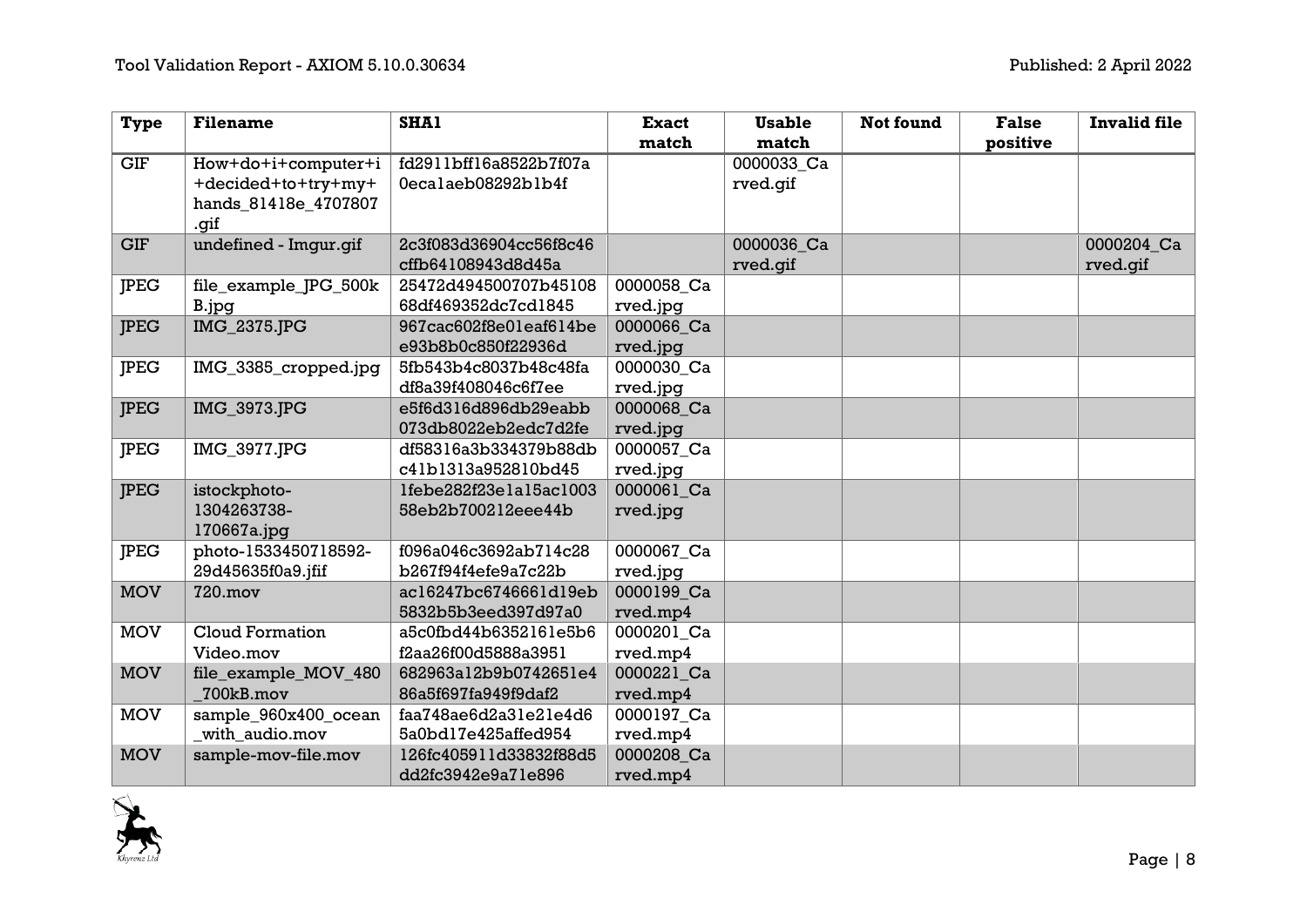| <b>Type</b>     | <b>Filename</b>       | <b>SHA1</b>             | <b>Exact</b> | <b>Usable</b> | Not found    | <b>False</b> | <b>Invalid file</b> |
|-----------------|-----------------------|-------------------------|--------------|---------------|--------------|--------------|---------------------|
|                 |                       |                         | match        | match         |              | positive     |                     |
| MP3             | file_example_MP3_700  | dae94d2ae419b398c977f   |              |               | $\checkmark$ |              |                     |
|                 | KB.mp3                | 27f4190680715ae10c3     |              |               |              |              |                     |
| MP <sub>3</sub> | Kalimba.mp3           | ba795c011958b7c8c628a   |              |               | $\checkmark$ |              |                     |
|                 |                       | bba468bd762beda403e     |              |               |              |              |                     |
| MP3             | sample3.mp3           | 787cc2c7ef51d56d9118d   |              |               | $\checkmark$ |              |                     |
|                 |                       | 723229d8fdafdbefad5     |              |               |              |              |                     |
| MP <sub>3</sub> | sample4.mp3           | e3f539fd64c27bcb8f6fc6  |              |               | $\checkmark$ |              |                     |
|                 |                       | 8486761b6b1d16549a      |              |               |              |              |                     |
| MP3             | Symphony No.6 (1st    | 9663ba6cald35c2ac59e9   |              |               | $\checkmark$ |              |                     |
|                 | movement).mp3         | 4d51775ce775e518dac     |              |               |              |              |                     |
| MP3             |                       |                         |              |               |              |              | $6\phantom{1}$      |
| MP4             | file_example_MP4_192  | a8ddbbcacc224b427f5b7   | 0000203_Ca   |               |              |              |                     |
|                 | 0 18MG.mp4            | cal4bdf41b692291730     | rved.mp4     |               |              |              |                     |
| MP4             | qiphy360p(1).mp4      | 7a65df084f0400e89fac78f | 0000210 Ca   |               |              |              |                     |
|                 |                       | 247a76fc4b45d851c       | rved.mp4     |               |              |              |                     |
| MP4             | giphy360p.mp4         | c578124221db590a00bb    | 0000229 Ca   |               |              |              |                     |
|                 |                       | 507202e2dbdb765dccc2    | rved.mp4     |               |              |              |                     |
| MP4             | sample_1280x720_surfi | 406ecad499e84370fa8bf   |              |               | $\checkmark$ |              |                     |
|                 | nq_with_audio.mp4     | d3db88aa548eeddc3el     |              |               |              |              |                     |
| MP4             | sample_960x540.mp4    | lae8b2fcce5b37d8a0d6a   | 0000214 Ca   |               |              |              |                     |
|                 |                       | fe21a0ed9757cf78cbc     | rved.mp4     |               |              |              |                     |
| MP4             | sample-mp4-file.mp4   | bfe8feaec39f112dfcc53b  | 0000212 Ca   |               |              |              |                     |
|                 |                       | bc98alc17309e0f941      | rved.mp4     |               |              |              |                     |
| <b>PDF</b>      | file-                 | cec8ad914ble9db83626    | 0000216 Ca   |               |              |              |                     |
|                 | example_PDF_1MB.pdf   | b98e8d98512616975fdf    | rved.pdf     |               |              |              |                     |
| <b>PDF</b>      | file-sample_150kB.pdf | 6703901978dcb3dbf2d99   | 0000215 Ca   |               |              |              |                     |
|                 |                       | 15e1d3e066cfe712b0a     | rved.pdf     |               |              |              |                     |
| PDF             | pdf.pdf               | c1f95108a34228535a9262  | 0000217 Ca   |               |              |              |                     |
|                 |                       | 085e784d7c3e27fc68      | rved.pdf     |               |              |              |                     |

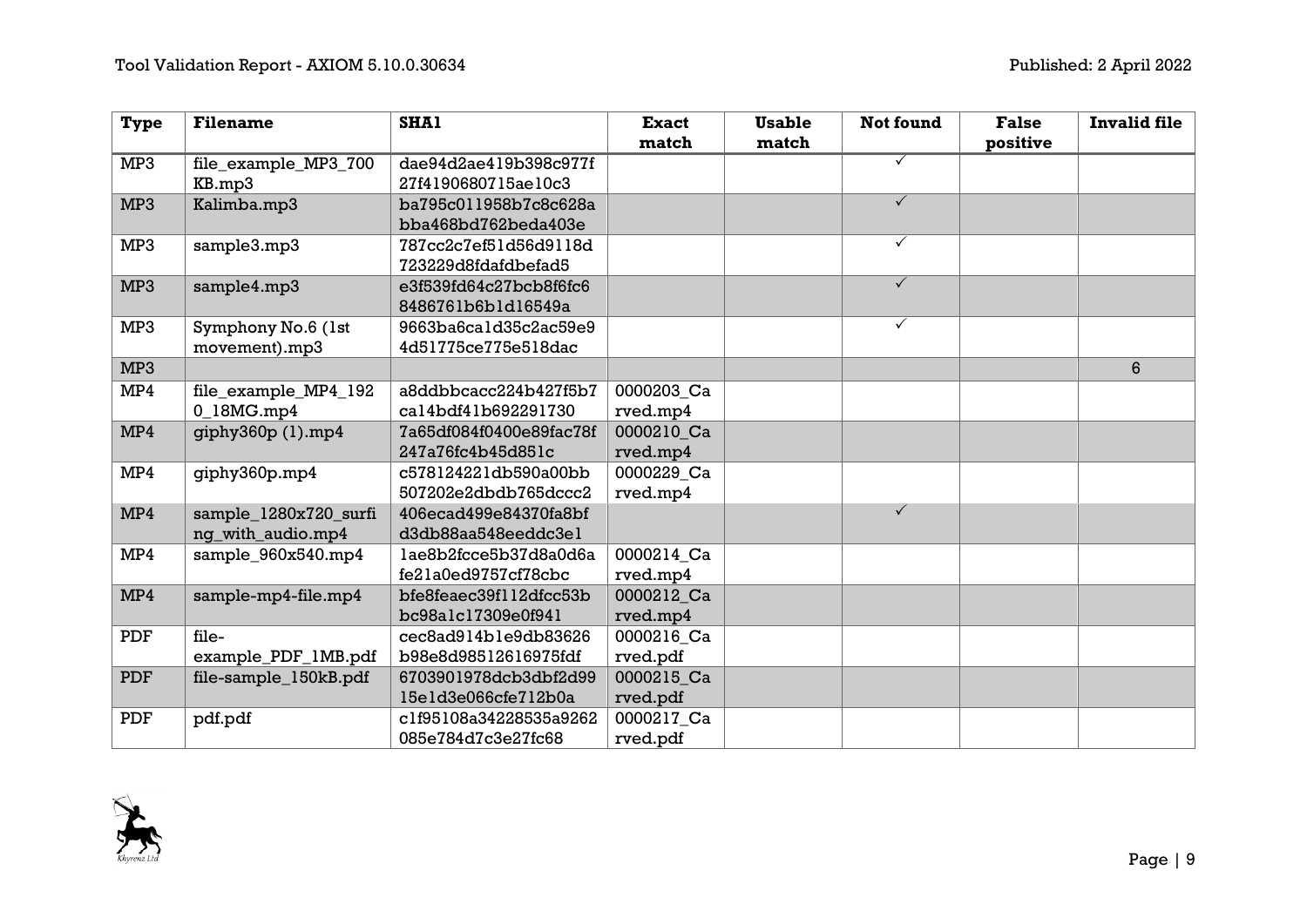| <b>Type</b> | <b>Filename</b>         | SHA1                   | <b>Exact</b> | <b>Usable</b> | <b>Not found</b> | <b>False</b> | <b>Invalid file</b> |
|-------------|-------------------------|------------------------|--------------|---------------|------------------|--------------|---------------------|
|             |                         |                        | match        | match         |                  | positive     |                     |
| <b>PDF</b>  | PinePhone_Data_Locati   | 074e4fec07c65977f9e028 |              | 0000107_Ca    |                  |              |                     |
|             | ons_Cheatsheet_khedle   | lbae45377ebe800bd3     |              | rved.pdf      |                  |              |                     |
|             | y.pdf                   |                        |              |               |                  |              |                     |
| PDF         | PinePhone_Poster_khe    | a403c9c57dff103b1893d2 | 0000112 Ca   |               |                  |              |                     |
|             | dley.pdf                | 7flefe05bcaf9fbd9b     | rved.pdf     |               |                  |              |                     |
| <b>PDF</b>  | sample.pdf              | bfd009f500c057195ffde6 | 0000110 Ca   |               |                  |              |                     |
|             |                         | 6fae64f92fa5f59b72     | rved.pdf     |               |                  |              |                     |
| PDF         |                         |                        |              |               |                  |              | 1                   |
| PNG         | 2cd43b_16d40260a2274    | 32b7bf753e866e0d7b414  | 0000133_Ca   |               |                  |              |                     |
|             | e6fb87d101c321eac17_    | 19af529ab3clebe3aa3    | rved.pnq     |               |                  |              |                     |
|             | mv2.png                 |                        |              |               |                  |              |                     |
| <b>PNG</b>  | 2cd43b_daa95a985dde     | 045d49e8c7f4184ef19a69 | 0000134 Ca   |               |                  |              |                     |
|             | 42a3af5a63b597f45ac9    | 122f58aaa431f44e6a     | rved.png     |               |                  |              |                     |
|             | mv2.png                 |                        |              |               |                  |              |                     |
| <b>PNG</b>  | pngwing.com (1).png     | cc5bf259f661d72b5ca78  | 0000136 Ca   |               |                  |              |                     |
|             |                         | b9e6f58efb3eeafee28    | rved.pnq     |               |                  |              |                     |
| PNG         | pngwing.com.png         | 8317e78a842bc9fdbbf3c  | 0000111 Ca   |               |                  |              |                     |
|             |                         | 83e66326693a489fe3d    | rved.png     |               |                  |              |                     |
| <b>PNG</b>  | transparent-maple-leaf- | db0e388e61bf72e5742fe  | 0000128 Ca   |               |                  |              |                     |
|             | 5f8ec1dd91fa41.575661   | db5389e6ecf90f07372    | rved.png     |               |                  |              |                     |
|             | 2016031912615979.png    |                        |              |               |                  |              |                     |
| PNG         | transparent-owl-icon-   | 29b523ab7c3dd585430e   | 0000114_Ca   |               |                  |              |                     |
|             | autumn-icon-            | 13f383293bcb84d7749d   | rved.png     |               |                  |              |                     |
|             | 60b5ed32573f44.58760    |                        |              |               |                  |              |                     |
|             | 30416225354743574.pn    |                        |              |               |                  |              |                     |
|             | g                       |                        |              |               |                  |              |                     |
| <b>PPT</b>  | file_example_PPT_1MB.   | 3d30846c0c62832fd05d1  | 0000059_Ca   |               |                  |              |                     |
|             | ppt                     | c424fb650cf4da6ae23    | rved.ppt     |               |                  |              |                     |
| <b>PPT</b>  | file_example_PPT_250k   | cb8ea4114148bc57e7317  | 0000090 Ca   |               |                  |              |                     |
|             | B.ppt                   | b3d0aa72ebe53dbe386    | rved.ppt     |               |                  |              |                     |

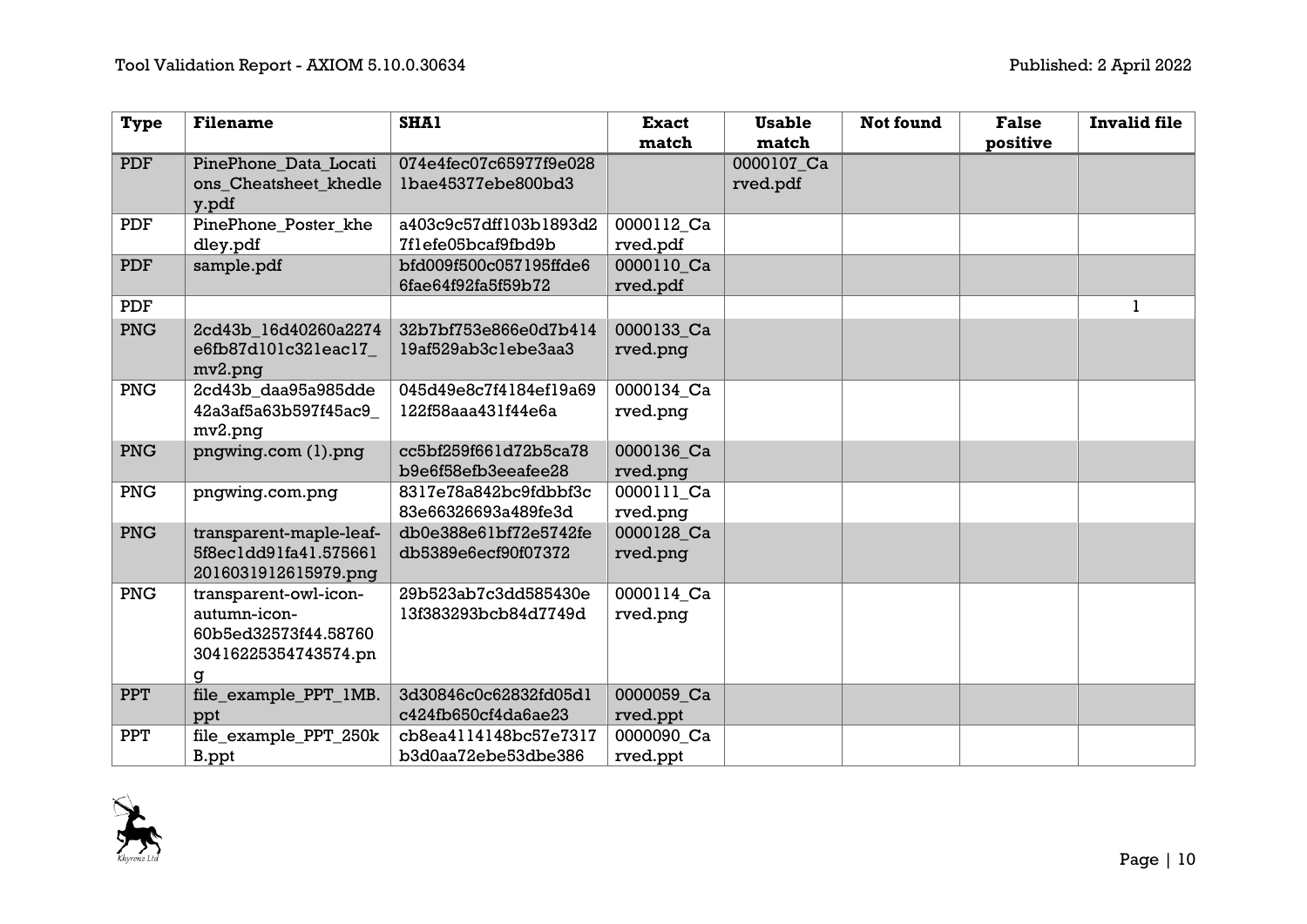| <b>Type</b> | <b>Filename</b>        | <b>SHA1</b>            | <b>Exact</b> | <b>Usable</b> | <b>Not found</b>        | <b>False</b> | <b>Invalid file</b> |
|-------------|------------------------|------------------------|--------------|---------------|-------------------------|--------------|---------------------|
|             |                        |                        | match        | match         |                         | positive     |                     |
| <b>PPT</b>  | PinePhone              | 74485b034cllb8c57d7c3  |              |               | $\overline{\checkmark}$ |              |                     |
|             | Forensics.ppt          | a372e97a34adf02aa44    |              |               |                         |              |                     |
| <b>PPTX</b> | 160930-artificial-     | 4203a60c4b88f7aad9672  | 0000108 Ca   |               |                         |              |                     |
|             | intelligence-template- | 0be8d5171e2afacf10e    | rved.pptx    |               |                         |              |                     |
|             | $16x9.$ pptx           |                        |              |               |                         |              |                     |
| <b>PPTX</b> | pptxl.pptx             | c666363ec2d45b7alc911  | 0000109 Ca   |               |                         |              |                     |
|             |                        | 427f7690clbb6313c2a    | rved.pptx    |               |                         |              |                     |
| <b>PPTX</b> | pptx2.pptx             | c3f3e076c62eee7bf82ed  | 0000083 Ca   |               |                         |              |                     |
|             |                        | 32325faa0d5f79f1596    | rved.pptx    |               |                         |              |                     |
| <b>TIFF</b> | CCITT_1.TIF            | a2leef750984d9laaddba  |              |               | $\checkmark$            |              |                     |
|             |                        | 931361bbebe44a23568    |              |               |                         |              |                     |
| <b>TIFF</b> | file_example_TIFF_10M  | 837ae56fd74b69427b7b9  |              |               | $\checkmark$            |              |                     |
|             | B.tiff                 | 511f1065616ffbc3b9e    |              |               |                         |              |                     |
| <b>TIFF</b> | FLAG_T24.TIF           | 4c06fdc1b38c4283835b8f |              |               | $\checkmark$            |              |                     |
|             |                        | 89687390042f84a92b     |              |               |                         |              |                     |
| <b>TIFF</b> | Sample-Tiff-File-      | 3c560462efd9f4182b0da  |              |               | $\checkmark$            |              |                     |
|             | download-for-          | 5c3192258384390424c    |              |               |                         |              |                     |
|             | Testing.tiff           |                        |              |               |                         |              |                     |
| <b>TIFF</b> | Tiff-Image-File-       | dd85696006a32f8f7fa257 |              |               | $\checkmark$            |              |                     |
|             | Download.tiff          | 55f8cef99c8150196f     |              |               |                         |              |                     |
| <b>WAV</b>  | BabyElephantWalk60.w   | b816c31a23ae448bb089   |              |               | $\checkmark$            |              |                     |
|             | av                     | 0f5221f256a90d0e9745   |              |               |                         |              |                     |
| <b>WAV</b>  | bird caw2.wav          | 49f1e127edbcef4adf8ad8 |              |               | $\checkmark$            |              |                     |
|             |                        | 9a297a8adca5735b63     |              |               |                         |              |                     |
| <b>WAV</b>  | crickets.wav           | fb7ece704403a47692b6c  |              |               | $\checkmark$            |              |                     |
|             |                        | 2625324d2b11764ed6d    |              |               |                         |              |                     |
| <b>WAV</b>  | Fanfare60.wav          | 762d3a658519190f4b5f13 |              |               | $\checkmark$            |              |                     |
|             |                        | 74964f959d419cf875     |              |               |                         |              |                     |
| <b>WAV</b>  | file_example_WAV_5M    | 40955508715da2d5bd78   |              |               | $\checkmark$            |              |                     |
|             | G.wav                  | 546fc8ed9edcca07100e   |              |               |                         |              |                     |

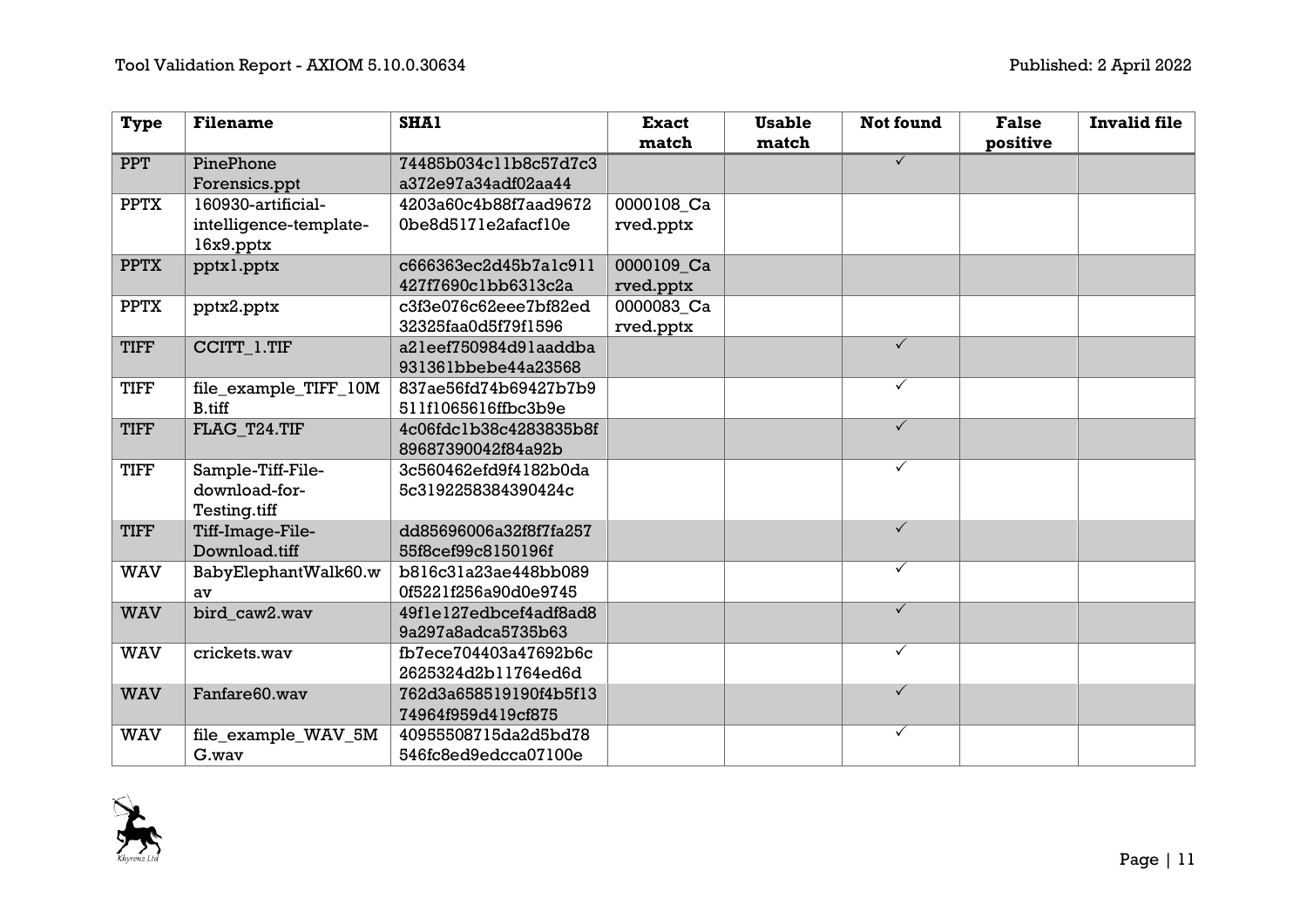| <b>Type</b> | <b>Filename</b>        | <b>SHA1</b>            | <b>Exact</b> | <b>Usable</b> | Not found               | <b>False</b> | <b>Invalid file</b> |
|-------------|------------------------|------------------------|--------------|---------------|-------------------------|--------------|---------------------|
|             |                        |                        | match        | match         |                         | positive     |                     |
| <b>WAV</b>  | taunt.wav              | 2988a818ebd6a373ca37e  |              |               | $\overline{\checkmark}$ |              |                     |
|             |                        | cd0a0bf9123880c5758    |              |               |                         |              |                     |
| <b>WAV</b>  |                        |                        |              |               |                         |              | 5                   |
| <b>WMV</b>  | 1280.wmv               | 814a49657d5e01a0f1716  |              | 0000139_Ca    |                         |              |                     |
|             |                        | 34ddebc664c98a8a6ec    |              | rved.asf      |                         |              |                     |
| <b>WMV</b>  | file_example_WMV_48    | lc4d2e7cce26714dcda87  |              | 0000140_Ca    |                         |              |                     |
|             | 0 1 2MB.wmv            | cc52fbca695b377b389    |              | rved.asf      |                         |              |                     |
| <b>WMV</b>  | sample_3840x2160.wm    | 6ee26e2c8d98aa6d3e62   |              | 0000142 Ca    |                         |              |                     |
|             | $\mathbf{v}$           | dc323ec48e03ba392a2b   |              | rved.asf      |                         |              |                     |
| <b>WMV</b>  | sample-wmv-file.wmv    | a59d51d161b52196aebd   |              | 0000141 Ca    |                         |              |                     |
|             |                        | e4f9c1585c206a9b08a3   |              | rved.asf      |                         |              |                     |
| <b>WMV</b>  | Video2.WMV             | 66d457ecfcb8ee65c9f841 |              | 0000219 Ca    |                         |              |                     |
|             |                        | f77ae737ab9laaallc     |              | rved.asf      |                         |              |                     |
| <b>XLS</b>  | file_example_XLS_10.xl | e0cdb9c8a7da39f978772  | 0000082 Ca   |               |                         |              |                     |
|             | s                      | 9345fd9bd617d02d539    | rved.xls     |               |                         |              |                     |
| <b>XLS</b>  | file_example_XLS_5000  | 3a0d4a8ecb77244d1580   | 0000085_Ca   |               |                         |              |                     |
|             | .xls                   | b15cb9f0766c8317b073   | rved.xls     |               |                         |              |                     |
| <b>XLS</b>  | USB artifacts.xls      | 39a4a8f0a789578d55951  | 0000043 Ca   |               |                         |              |                     |
|             |                        | d3fc3e00a5ec86d6b16    | rved.xls     |               |                         |              |                     |
| <b>XLS</b>  |                        |                        |              |               |                         |              | $\overline{2}$      |
| <b>XLSX</b> | file_example_XLSX_100  | 0dce77a811e9f631913c8  | 0000103 Ca   |               |                         |              |                     |
|             | $0.x$ lsx              | 8elb0439la868fcc93d    | rved.xlsx    |               |                         |              |                     |
| <b>XLSX</b> | file_example_XLSX_50.  | c94997094ad00f9f38017f | 0000104 Ca   |               |                         |              |                     |
|             | xlsx                   | d94ald44al241003b6     | rved.xlsx    |               |                         |              |                     |
| <b>XLSX</b> | sample3.xlsx           | 4c82c22ee2a7478fc0d0d  | 0000011 Ca   |               |                         |              |                     |
|             |                        | dea5d3c9565ff269520    | rved.xlsx    |               |                         |              |                     |
| <b>ZIP</b>  | DOCX-XLSX-PPTX.zip     | 3bc958d3d36c67342d4a   |              |               | $\checkmark$            |              |                     |
|             |                        | 209def63d69a3b9c55ca   |              |               |                         |              |                     |
| ZIP         | MOV.zip                | d45075b85ebb217305ab   |              |               | $\checkmark$            |              |                     |
|             |                        | 6bac10e7f6e9aledceb9   |              |               |                         |              |                     |

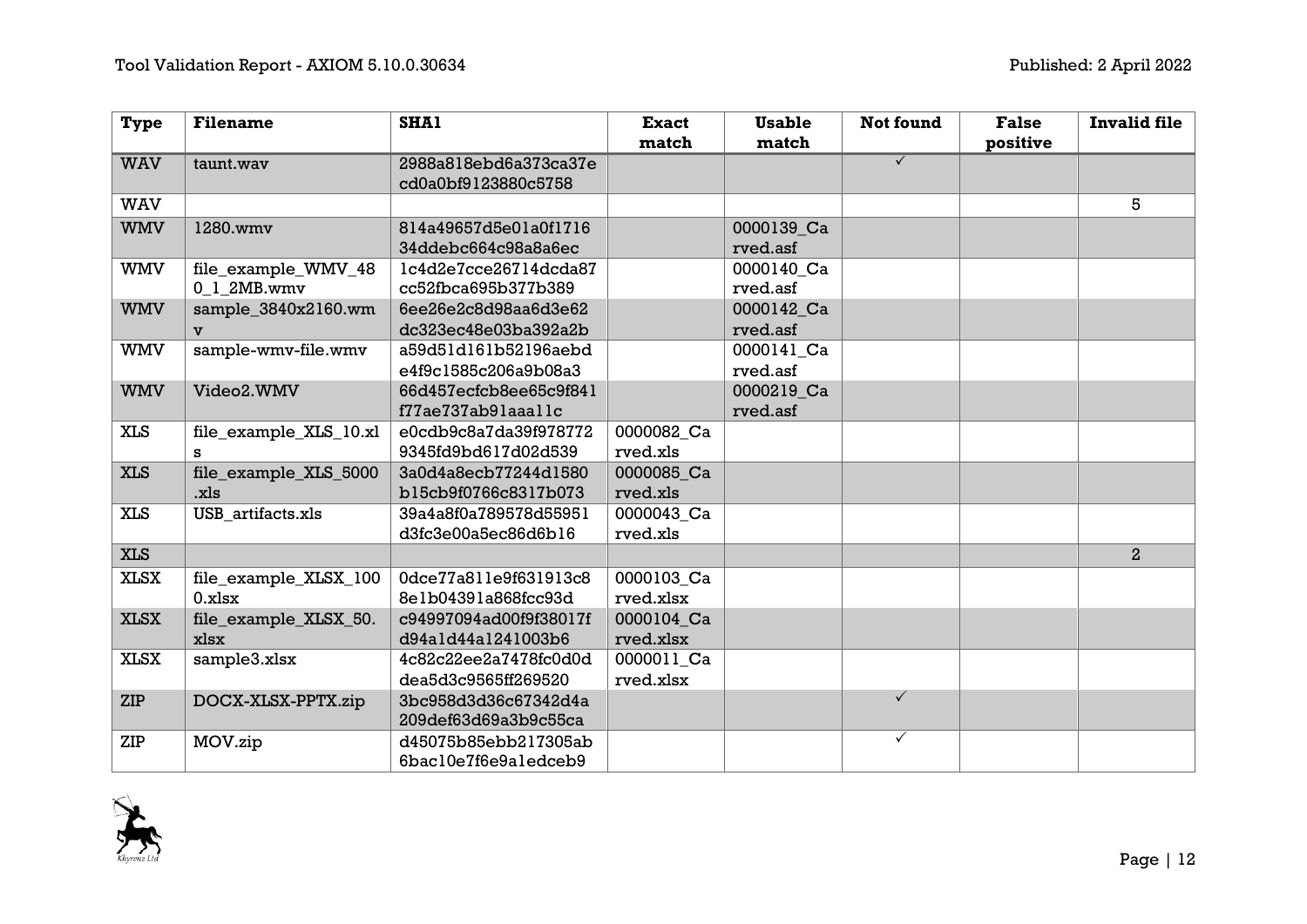| <b>Type</b> | <b>Filename</b> | <b>SHA1</b>           | <b>Exact</b> | <b>Usable</b> | Not found | <b>False</b> | <b>Invalid file</b> |
|-------------|-----------------|-----------------------|--------------|---------------|-----------|--------------|---------------------|
|             |                 |                       | match        | match         |           | positive     |                     |
| <b>ZIP</b>  | MP3.zip         | 7a144bc05232c3e693669 |              |               |           |              |                     |
|             |                 | elef6121ac3b94d3128   |              |               |           |              |                     |
| ZIP         | PDF.zip         | alaa6a40d9161d0dc9fc5 |              |               |           |              |                     |
|             |                 | 46c8b239689055cb464   |              |               |           |              |                     |
| <b>ZIP</b>  | PNG.zip         | 0a342d01ac70cb9cae282 |              |               |           |              |                     |
|             |                 | 52805bceed415f949f9   |              |               |           |              |                     |
|             |                 | <b>Totals</b>         | 55           | 12            | 30        |              | 22                  |

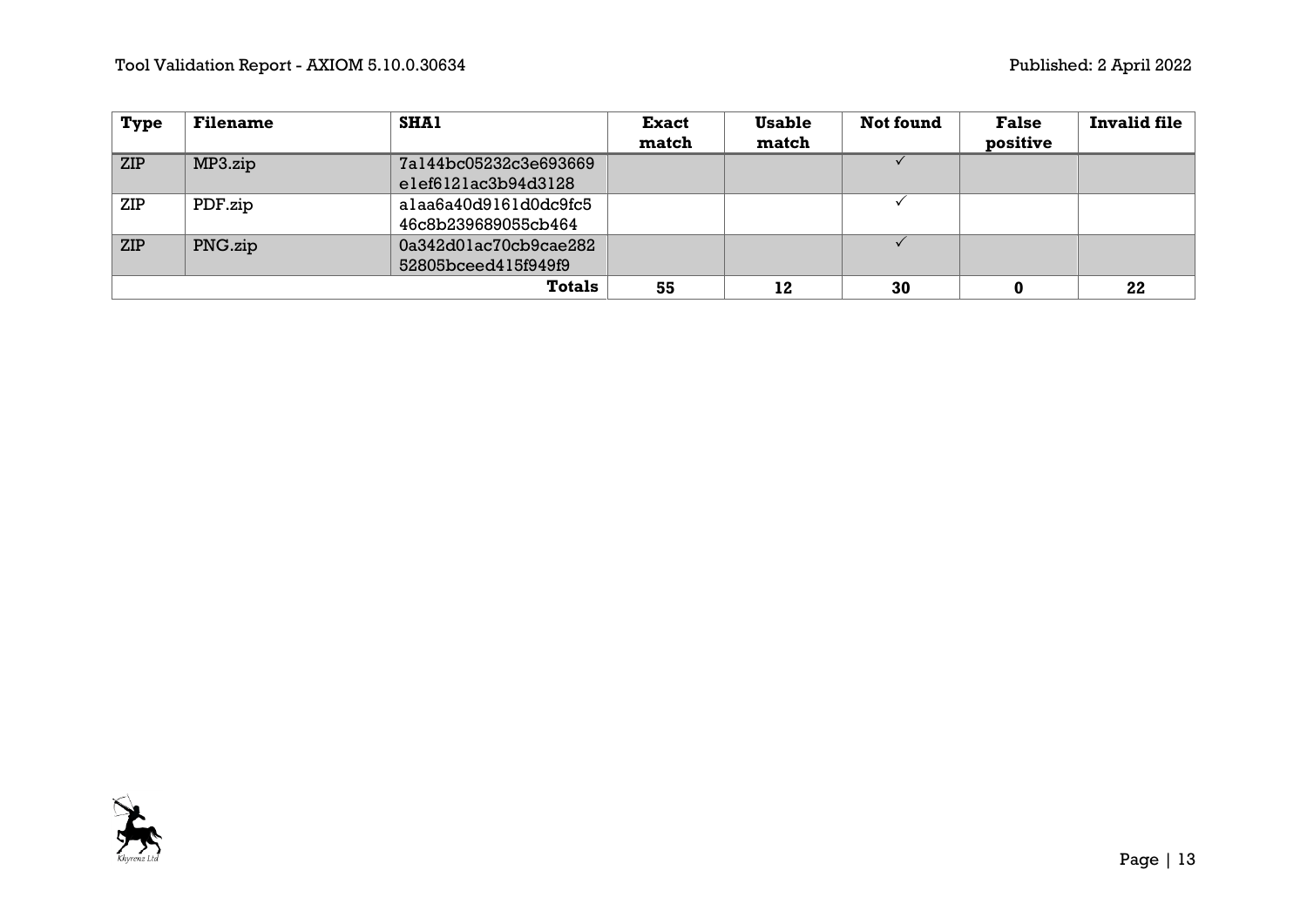## Appendix 1 - Test Files to be Carved

| Type       | <b>Filename</b>                 | Origin                                              | <b>Size</b><br>(KB) | SHA1                    |
|------------|---------------------------------|-----------------------------------------------------|---------------------|-------------------------|
| 7z         | $AVI-Zz$                        | Created from AVI folder containing files above      | 20,393              | fd4dlbe9e8ffec39701d35  |
|            |                                 |                                                     |                     | 8898fed10437b0561b      |
| 7z         | BMP.7z                          | Created from BMP folder containing files above      | 35,524              | el3b931da505clc5led66   |
|            |                                 |                                                     |                     | 53273de8d9d2df67dcc     |
| 7z         | DOC-XLS-PPT.7z                  | Created from DOC-XLS-PPT folder containing files    | 6,933               | edb13fe1559ba71696bb3   |
|            |                                 | above                                               |                     | 09840bfcf0022228799     |
| 7z         | GIF.7z                          | Created from GIF folder containing files above      | 10,674              | a70caf5187b383aa5364cfc |
|            |                                 |                                                     |                     | 97b5db8287fa3aa54       |
| 7z         | JPEG.7z                         | Created from JPEG folder containing files above     | 10,790              | 4cceb50966356b852883b   |
|            |                                 |                                                     |                     | 9925fcc9e58f410fa2a     |
| <b>AVI</b> | 1280.avi                        | https://www.appsloveworld.com/avi-video-clips-free- | 11,006              | 8351e1bd6f08fe34199071  |
|            |                                 | download/                                           |                     | 40edd6fcbf00acc46e      |
| <b>AVI</b> | Bubble Turning Into Ice.avi     | https://www.appsloveworld.com/avi-video-clips-free- | 8,850               | 85bc9cafcacdd41f9b81ac  |
|            |                                 | download/                                           |                     | e58bd33fba0c432c7d      |
| AVI        | file example AVI 1920 2 3MG.avi | https://file-examples.com/index.php/sample-video-   | 2,227               | 573400d5d649e6ce8d9c0   |
|            |                                 | files/sample-avi-files-download/                    |                     | 2723e70618a17cd631f     |
| <b>AVI</b> | file_example_AVI_480_750kB.avi  | https://file-examples.com/index.php/sample-video-   | 726                 | a188ed66e68f77729b8cfa  |
|            |                                 | files/sample-avi-files-download/                    |                     | c92913427ab6b1677f      |
| <b>AVI</b> | sample-avi-file.avi             | https://www.learningcontainer.com/sample-avi-       | 8,130               | 246eecb4053487a619145   |
|            |                                 | video-file-download/                                |                     | 10389ec300bdaf7f3c6     |
| <b>BMP</b> | <b>GRN.BMP</b>                  | https://www.fileformat.info/format/bmp/sample/index | 85                  | b367e7e0d95e6f1bd769f3  |
|            |                                 | .htm                                                |                     | 9bc0b5e2e7d4a6bb62      |
| <b>BMP</b> | <b>MARBLES.BMP</b>              | https://www.fileformat.info/format/bmp/sample/index | 4,165               | eec5e6afdd264d6ff867d0  |
|            |                                 | .htm                                                |                     | 38aa274c4bc42619b4      |
| <b>BMP</b> | RAY.BMP                         | https://www.fileformat.info/format/bmp/sample/index | 1,407               | e44237allee0d4blcb63e   |
|            |                                 | .htm                                                |                     | 1876dc4040b805e43b6     |
| <b>BMP</b> | sample_5184×3456.bmp            | https://filesamples.com/formats/bmp                 | 52,489              | bf6c6aa681f20a1dd561ba  |
|            |                                 |                                                     |                     | d7945d441d771b418a      |
| <b>BMP</b> | Small Sample BMP Image File     | https://www.learningcontainer.com/sample-bmp-file-  | 977                 | leb09379dfb4bc3551laa   |
|            | Download.bmp                    | for-testing/                                        |                     | 5aldb83e652c5c64604     |

<span id="page-13-0"></span>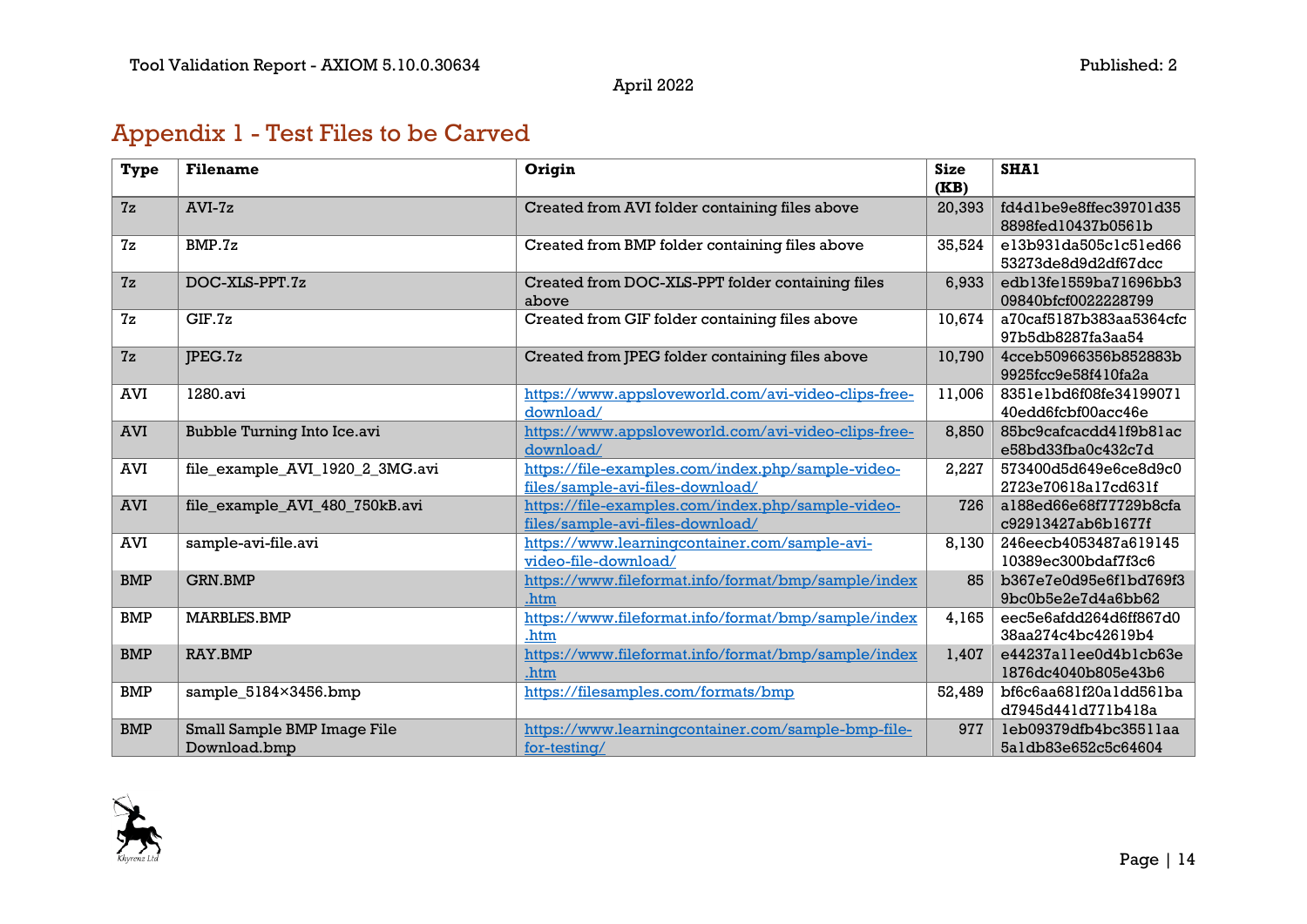| <b>Type</b> | <b>Filename</b>                                                    | Origin                                                                                 | <b>Size</b><br>(KB) | SHA1                                         |
|-------------|--------------------------------------------------------------------|----------------------------------------------------------------------------------------|---------------------|----------------------------------------------|
| <b>BMP</b>  | Yellow_star.bmp                                                    | Created by khedley                                                                     | 574                 | 4f2e9da3e1a467fe0182d0<br>5d7accdd28ee7f76fb |
| <b>DOC</b>  | file-sample_1MB.doc                                                | https://file-examples.com/index.php/sample-<br>documents-download/sample-doc-download/ | 1,003               | 8f3498bfbe75fb34e809fc7<br>ced3f4cc6f4acc92c |
| <b>DOC</b>  | SampleDOCFile_200kb.doc                                            | https://sample-videos.com/download-sample-doc-<br>file.php                             | 200                 | 0f1e886f7399fe033c3190b<br>cda7927550c22da8e |
| <b>DOC</b>  | SampleDOCFile_5000kb.doc                                           | https://sample-videos.com/download-sample-doc-<br>file.php                             | 5,001               | e9e798cac0a97648c95c21<br>cfa9545659d6d0c2a3 |
| <b>DOC</b>  | USB connection artifacts.doc                                       | Created by khedley                                                                     | 42                  | 4665ec3e161f882f1430f86<br>2d7al4e6bl2ddf6ec |
| <b>DOCX</b> | 15-MB-docx-file-download.docx                                      | https://www.learningcontainer.com/sample-docx-file-<br>for-testing/                    | 32,913              | 00da85c39ff564d6fc34b04<br>49323a2ef253de8fc |
| <b>DOCX</b> | file-sample_500kB.docx                                             | https://file-examples.com/index.php/sample-<br>documents-download/sample-doc-download/ | 539                 | 9a0881226460bf5d0ea17b<br>29a843c0320b9ddlle |
| <b>DOCX</b> | sample-docx-file-for-testing.docx                                  | https://www.learningcontainer.com/sample-docx-file-<br>for-testing/                    | 3,818               | 37537e74599278cd26c2a2<br>9237cefe067e237f8d |
| <b>DOCX</b> | Using WSL.docx                                                     | Created by khedley                                                                     | 15                  | 3661e7dd597f5931a49433<br>5a643513f0198efb6f |
| <b>GIF</b>  | giphy (1).gif                                                      | https://qiphy.com/qifs/hatutah-seasame-street-<br>yippers-GsiBqbwZAsWsq                | 4.224               | a6768bff9c6d5c9cbc37ce<br>55bf432109f321fab9 |
| <b>GIF</b>  | giphy (2).gif                                                      | https://qiphy.com/qifs/bicycle-besta-howtomob-<br>O7YL1FFrCxXi0                        | 4,862               | d0012d8bf6f633972049e9<br>17ede588880d416b95 |
| <b>GIF</b>  | giphy.gif                                                          | https://qiphy.com/qifs/internet-pizza-computer-<br>ZH5o2lacOA8Te                       | 274                 | 799521e3a568a270b6259f<br>a7c1565d7adec96c18 |
| <b>GIF</b>  | How+do+i+computer+i+decided+to+try+m<br>y+hands_81418e_4707807.gif | https://funnyjunk.com/channel/ponytime/How+do+I+<br>computer/rwwsGej/                  | 766                 | fd2911bff16a8522b7f07a0<br>ecalaeb08292blb4f |
| <b>GIF</b>  | undefined - Imgur.gif                                              | https://imgur.com/gallery/NVoF3Zi                                                      | 611                 | 2c3f083d36904cc56f8c46c<br>ffb64108943d8d45a |
| <b>IPEG</b> | file_example_JPG_500kB.jpg                                         | https://file-examples-<br>com.qithub.io/uploads/2017/10/file example JPG 50<br>0kB.jpq | 543                 | 25472d494500707b45108<br>68df469352dc7cd1845 |
| <b>JPEG</b> | IMG_2375.JPG                                                       | Created by khedley                                                                     | 4,264               | 967cac602f8e0leaf614be<br>e93b8b0c850f22936d |

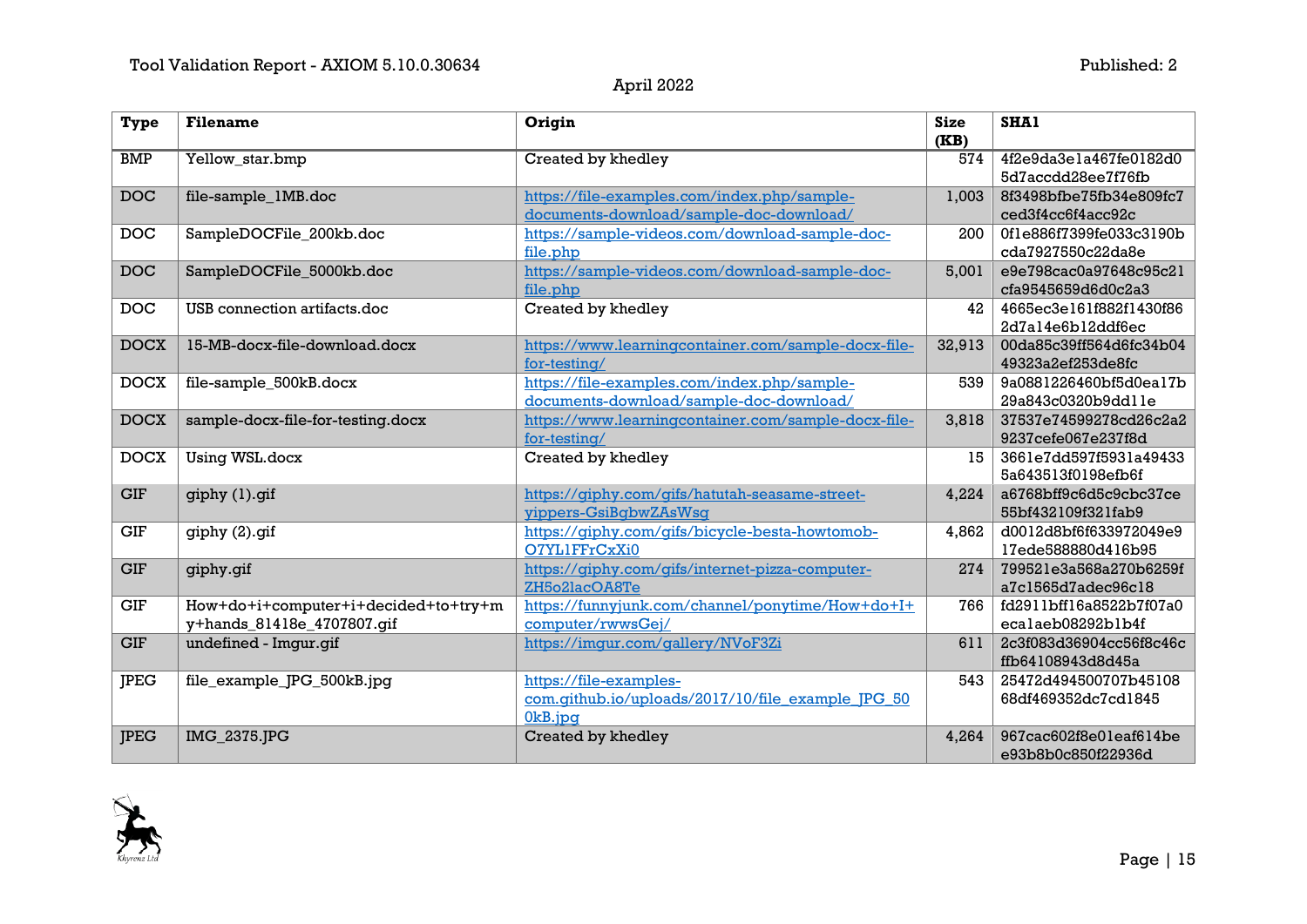| <b>Type</b> | <b>Filename</b>                       | Origin                                                                                | <b>Size</b><br>(KB) | SHA1                                         |
|-------------|---------------------------------------|---------------------------------------------------------------------------------------|---------------------|----------------------------------------------|
| <b>JPEG</b> | IMG_3385_cropped.jpg                  | Created by khedley                                                                    | 138                 | 5fb543b4c8037b48c48fad<br>f8a39f408046c6f7ee |
| <b>JPEG</b> | IMG_3973.JPG                          | Created by khedley                                                                    | 3,519               | e5f6d316d896db29eabb0<br>73db8022eb2edc7d2fe |
| <b>JPEG</b> | IMG_3977.JPG                          | Created by khedley                                                                    | 1,725               | df58316a3b334379b88db<br>c41b1313a952810bd45 |
| <b>JPEG</b> | istockphoto-1304263738-170667a.jpg    | https://unsplash.com/s/photos/jpq                                                     | 203                 | lfebe282f23elal5ac1003<br>58eb2b700212eee44b |
| <b>JPEG</b> | photo-1533450718592-29d45635f0a9.jfif | https://unsplash.com/s/photos/jpq                                                     | 450                 | f096a046c3692ab714c28b<br>267f94f4efe9a7c22b |
| <b>MOV</b>  | <b>720.mov</b>                        | https://www.appsloveworld.com/sample-mov-file-<br>download/                           | 5,512               | ac16247bc6746661d19eb<br>5832b5b3eed397d97a0 |
| <b>MOV</b>  | Cloud Formation Video.mov             | https://www.appsloveworld.com/sample-mov-file-<br>download/                           | 13,066              | a5c0fbd44b6352161e5b6f<br>2aa26f00d5888a3951 |
| <b>MOV</b>  | file_example_MOV_480_700kB.mov        | https://file-examples.com/index.php/sample-video-<br>files/sample-mov-files-download/ | 694                 | 682963a12b9b0742651e4<br>86a5f697fa949f9daf2 |
| <b>MOV</b>  | sample_960x400_ocean_with_audio.mov   | https://filesamples.com/formats/mov                                                   | 17,111              | faa748ae6d2a31e21e4d65<br>a0bd17e425affed954 |
| <b>MOV</b>  | sample-mov-file.mov                   | https://www.learningcontainer.com/mp4-sample-<br>video-files-download/                | 14,123              | 126fc405911d33832f88d5<br>dd2fc3942e9a71e896 |
| MP3         | file example MP3 700KB.mp3            | https://file-examples.com/index.php/sample-audio-<br>files/sample-mp3-download/       | 747                 | dae94d2ae419b398c977f2<br>7f4190680715ae10c3 |
| MP3         | Kalimba.mp3                           | https://www.learningcontainer.com/sample-audio-<br>file/                              | 8,218               | ba795c011958b7c8c628a<br>bba468bd762beda403e |
| MP3         | sample3.mp3                           | https://filesamples.com/formats/mp3                                                   | 1,654               | 787cc2c7ef51d56d9118d7<br>23229d8fdafdbefad5 |
| MP3         | sample4.mp3                           | https://filesamples.com/formats/mp3                                                   | 3,821               | e3f539fd64c27bcb8f6fc68<br>486761b6b1d16549a |
| MP3         | Symphony No.6 (1st movement).mp3      | https://filesamples.com/formats/mp3                                                   | 11,378              | 9663ba6ca1d35c2ac59e9<br>4d51775ce775e518dac |
| MP4         | file_example_MP4_1920_18MG.mp4        | https://file-examples.com/index.php/sample-video-<br>files/sample-mp4-files/          | 17,422              | a8ddbbcacc224b427f5b7<br>cal4bdf41b692291730 |
| MP4         | giphy360p (1).mp4                     | https://giphy.com/explore/download                                                    | 198                 | 7a65df084f0400e89fac78f<br>247a76fc4b45d851c |

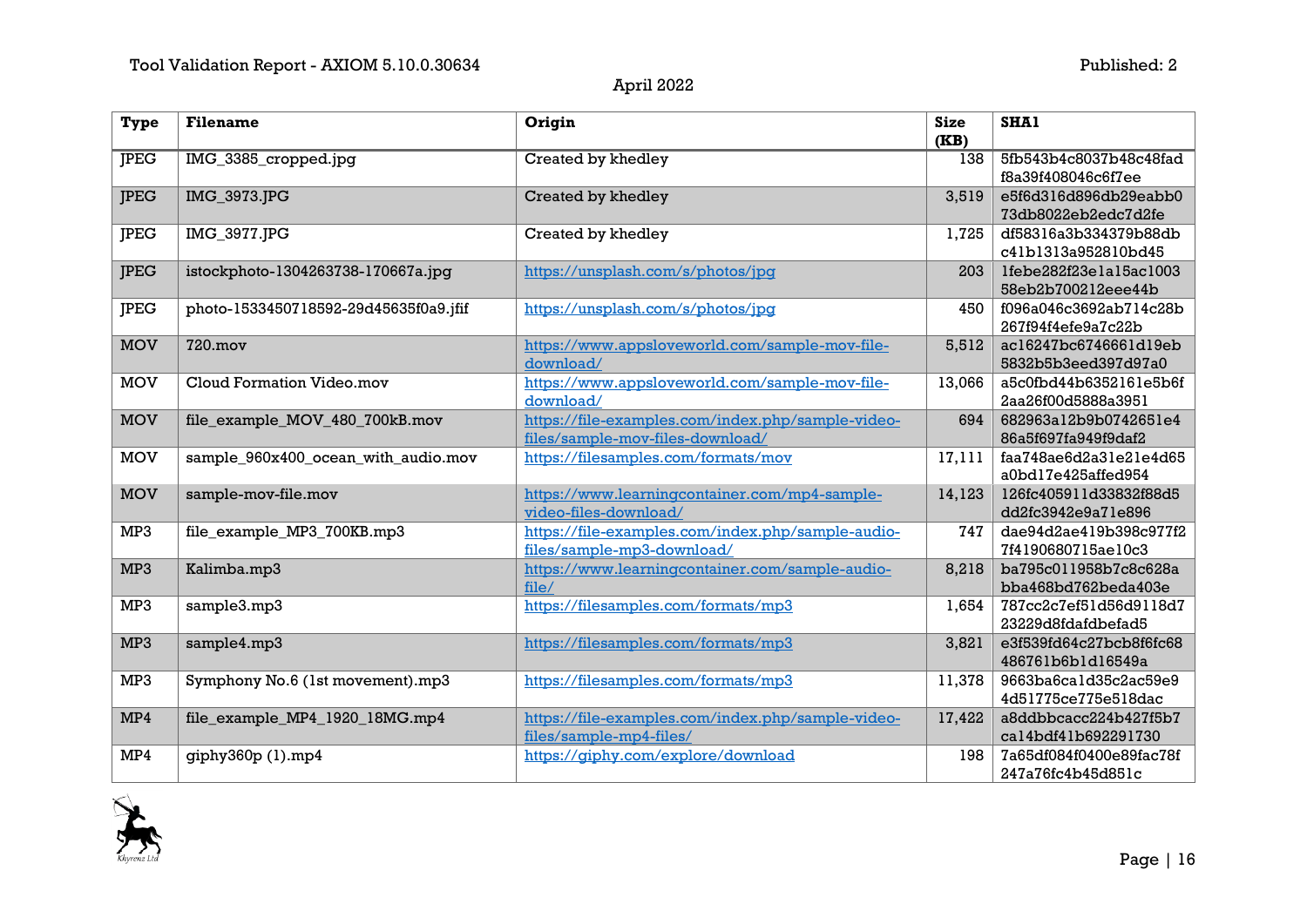| <b>Type</b>             | <b>Filename</b>                                                                    | Origin                                                                                 | <b>Size</b><br>(KB) | <b>SHA1</b>                                  |
|-------------------------|------------------------------------------------------------------------------------|----------------------------------------------------------------------------------------|---------------------|----------------------------------------------|
| MP4                     | giphy360p.mp4                                                                      | https://giphy.com/explore/download                                                     | 185                 | c578124221db590a00bb5<br>07202e2dbdb765dccc2 |
| MP4                     | sample_1280x720_surfing_with_audio.mp4                                             | https://filesamples.com/formats/mp4                                                    | 70,072              | 406ecad499e84370fa8bfd<br>3db88aa548eeddc3el |
| MP4                     | sample_960x540.mp4                                                                 | https://filesamples.com/formats/mp4                                                    | 1,290               | lae8b2fcce5b37d8a0d6af<br>e21a0ed9757cf78cbc |
| MP4                     | sample-mp4-file.mp4                                                                | https://www.learningcontainer.com/mp4-sample-<br>video-files-download/                 | 10,300              | bfe8feaec39f112dfcc53bb<br>c98alc17309e0f941 |
| <b>PDF</b>              | file-example_PDF_1MB.pdf                                                           | https://file-examples.com/index.php/sample-<br>documents-download/sample-pdf-download/ | 1,018               | cec8ad914ble9db83626b<br>98e8d98512616975fdf |
| <b>PDF</b>              | file-sample_150kB.pdf                                                              | https://file-examples.com/index.php/sample-<br>documents-download/sample-pdf-download/ | 140                 | 6703901978dcb3dbf2d99<br>15e1d3e066cfe712b0a |
| <b>PDF</b>              | pdf.pdf                                                                            | http://www.pdf995.com/samples/pdf.pdf                                                  | 424                 | c1f95108a34228535a9262<br>085e784d7c3e27fc68 |
| PDF                     | PinePhone_Data_Locations_Cheatsheet_khe<br>dley.pdf                                | Created by khedley                                                                     | 204                 | 074e4fec07c65977f9e028<br>lbae45377ebe800bd3 |
| <b>PDF</b>              | PinePhone_Poster_khedley.pdf                                                       | Created by khedley                                                                     | 1,152               | a403c9c57dff103b1893d2<br>7f1efe05bcaf9fbd9b |
| <b>PDF</b>              | sample.pdf                                                                         | http://www.africau.edu/images/default/sample.pdf                                       | 3 <sup>1</sup>      | bfd009f500c057195ffde66<br>fae64f92fa5f59b72 |
| PNG                     | 2cd43b_16d40260a2274e6fb87d101c321eac<br>17_mv2.png                                | https://www.freepngs.com/dragon-png-images                                             | 787                 | 32b7bf753e866e0d7b414<br>19af529ab3clebe3aa3 |
| PNG                     | 2cd43b_daa95a985dde42a3af5a63b597f45ac<br>9_mv2.png                                | https://www.freepngs.com/dragon-png-images                                             | 101                 | 045d49e8c7f4184ef19a69<br>122f58aaa431f44e6a |
| PNG                     | pngwing.com (1).png                                                                | https://www.pngwing.com/en/free-png-zwfuf                                              | 2,955               | cc5bf259f661d72b5ca78b<br>9e6f58efb3eeafee28 |
| $\overline{\text{PNG}}$ | pngwing.com.png                                                                    | https://www.pngwing.com/en/free-png-byvsx                                              | 548                 | 8317e78a842bc9fdbbf3c8<br>3e66326693a489fe3d |
| PNG                     | transparent-maple-leaf-<br>5f8ec1dd91fa41.5756612016031912615979.p<br>nq           | https://www.subpng.com/png-dagbfi/                                                     | 3,048               | db0e388e61bf72e5742fed<br>b5389e6ecf90f07372 |
| PNG                     | transparent-owl-icon-autumn-icon-<br>60b5ed32573f44.5876030416225354743574.p<br>ng | https://www.subpng.com/png-ighvv2/                                                     | 794                 | 29b523ab7c3dd585430el<br>3f383293bcb84d7749d |

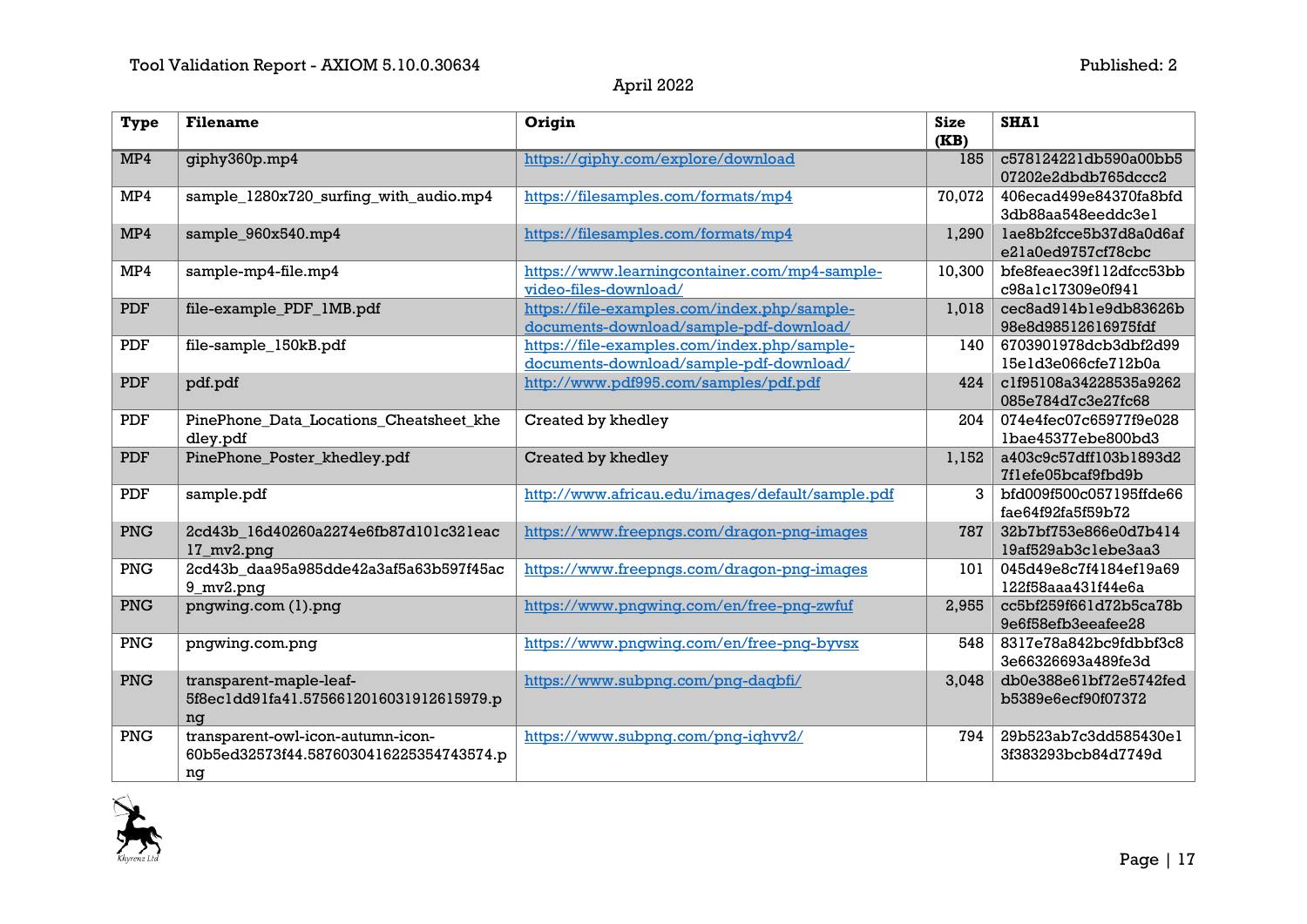| <b>Type</b> | <b>Filename</b>                            | Origin                                              | <b>Size</b><br>(KB) | SHA1                                         |
|-------------|--------------------------------------------|-----------------------------------------------------|---------------------|----------------------------------------------|
| <b>PPT</b>  | file_example_PPT_1MB.ppt                   | https://file-examples.com/index.php/sample-         | 1,005               | 3d30846c0c62832fd05dlc                       |
|             |                                            | documents-download/sample-ppt-file/                 |                     | 424fb650cf4da6ae23                           |
| PPT         | file_example_PPT_250kB.ppt                 | https://file-examples.com/index.php/sample-         | 243                 | cb8ea4114148bc57e7317                        |
|             |                                            | documents-download/sample-ppt-file/                 |                     | b3d0aa72ebe53dbe386                          |
| <b>PPT</b>  | PinePhone Forensics.ppt                    | Created by khedley                                  | 5,446               | 74485b034cllb8c57d7c3                        |
|             |                                            |                                                     |                     | a372e97a34adf02aa44                          |
| <b>PPTX</b> | 160930-artificial-intelligence-template-   | https://www.free-power-point-templates.com/free-    | 1,224               | 4203a60c4b88f7aad96720                       |
|             | $16x9.$ pptx                               | machine-learning-powerpoint-template/               |                     | be8d5171e2afacf10e                           |
| <b>PPTX</b> | pptxl.pptx                                 | https://www.appsloveworld.com/sample-pptx-file/     | 1,618               | c666363ec2d45b7alc911<br>427f7690clbb6313c2a |
| <b>PPTX</b> | pptx2.pptx                                 | https://www.appsloveworld.com/sample-pptx-file/     | 5,885               | c3f3e076c62eee7bf82ed3                       |
|             |                                            |                                                     |                     | 2325faa0d5f79f1596                           |
| <b>TIFF</b> | CCITT_1.TIF                                | https://www.fileformat.info/format/tiff/sample/     | 18                  | a2leef750984d9laaddba                        |
|             |                                            |                                                     |                     | 931361bbebe44a23568                          |
| <b>TIFF</b> | file_example_TIFF_10MB.tiff                | https://file-examples.com/index.php/sample-images-  | 9,914               | 837ae56fd74b69427b7b9                        |
|             |                                            | download/sample-tiff-download/                      |                     | 511f1065616ffbc3b9e                          |
| <b>TIFF</b> | FLAG T24.TIF                               | https://www.fileformat.info/format/tiff/sample/     | 46                  | 4c06fdc1b38c4283835b8f                       |
|             |                                            |                                                     |                     | 89687390042f84a92b                           |
| <b>TIFF</b> | Sample-Tiff-File-download-for-Testing.tiff | https://www.learningcontainer.com/sample-tiff-file- | 79                  | 3c560462efd9f4182b0da5                       |
|             |                                            | for-testing/                                        |                     | c3192258384390424c                           |
| <b>TIFF</b> | Tiff-Image-File-Download.tiff              | https://www.learningcontainer.com/sample-tiff-file- | 17,155              | dd85696006a32f8f7fa2575                      |
|             |                                            | for-testing/                                        |                     | 5f8cef99c8150196f                            |
| <b>WAV</b>  | BabyElephantWalk60.wav                     | https://www2.cs.uic.edu/~i101/SoundFiles/           | 2,585               | b816c31a23ae448bb0890f                       |
|             |                                            |                                                     |                     | 5221f256a90d0e9745                           |
| <b>WAV</b>  | bird caw2.wav                              | https://www.wavsource.com/animals/animals.htm       | 46                  | 49f1e127edbcef4adf8ad8                       |
|             |                                            |                                                     |                     | 9a297a8adca5735b63                           |
| <b>WAV</b>  | crickets.wav                               | https://www.wavsource.com/animals/animals.htm       | 222                 | fb7ece704403a47692b6c2                       |
|             |                                            |                                                     |                     | 625324d2b11764ed6d                           |
| <b>WAV</b>  | Fanfare60.wav                              | https://www2.cs.uic.edu/~i101/SoundFiles/           | 2,585               | 762d3a658519190f4b5f13                       |
|             |                                            |                                                     |                     | 74964f959d419cf875                           |
| <b>WAV</b>  | file_example_WAV_5MG.wav                   | https://file-examples.com/index.php/sample-audio-   | 5,105               | 40955508715da2d5bd785                        |
|             |                                            | files/sample-wav-download/                          |                     | 46fc8ed9edcca07100e                          |
| WAV         | taunt.wav                                  | https://www2.cs.uic.edu/~i101/SoundFiles/           | 90                  | 2988a818ebd6a373ca37e                        |
|             |                                            |                                                     |                     | cd0a0bf9123880c5758                          |

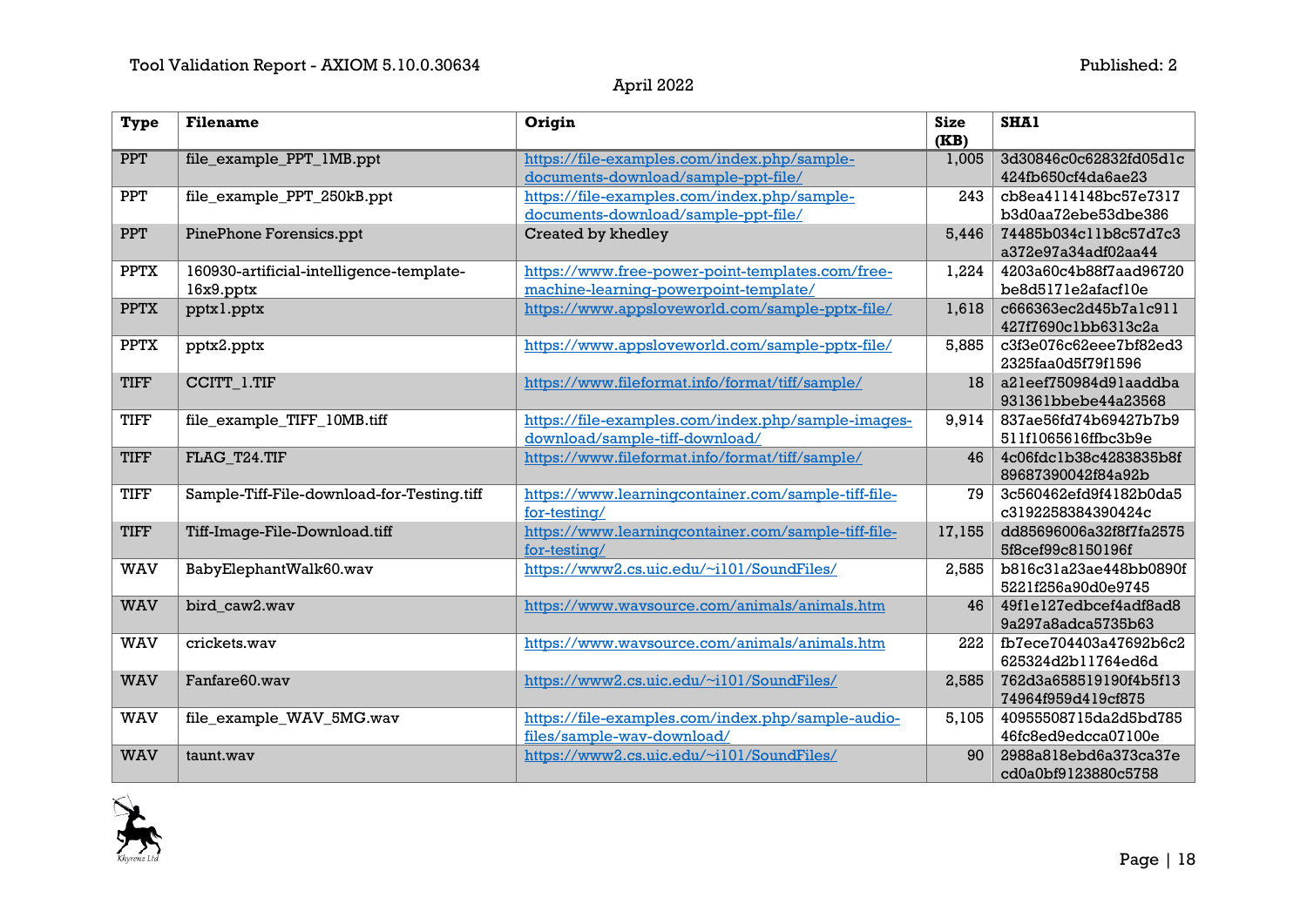| Type        | <b>Filename</b>                | Origin                                                                                 | <b>Size</b><br>(KB) | <b>SHA1</b>                                  |
|-------------|--------------------------------|----------------------------------------------------------------------------------------|---------------------|----------------------------------------------|
| <b>WMV</b>  | 1280.wmv                       | https://www.appsloveworld.com/sample-wmv-video-<br>file-free-download/                 | 13,846              | 814a49657d5e01a0f17163<br>4ddebc664c98a8a6ec |
| <b>WMV</b>  | file_example_WMV_480_1_2MB.wmv | https://file-examples.com/index.php/sample-video-<br>files/sample-wmv-files-download/  | 1,149               | lc4d2e7cce26714dcda87<br>cc52fbca695b377b389 |
| <b>WMV</b>  | sample_3840x2160.wmv           | https://filesamples.com/formats/wmv                                                    | 32,726              | 6ee26e2c8d98aa6d3e62d<br>c323ec48e03ba392a2b |
| <b>WMV</b>  | sample-wmv-file.wmv            | https://www.learningcontainer.com/sample-wmv-<br>video-file-download/                  | 5,833               | a59d51d161b52196aebde<br>4f9c1585c206a9b08a3 |
| <b>WMV</b>  | Video2.WMV                     | https://www.lehman.edu/faculty/hoffmann/itc/techtea<br>ch/video/Video samples.html     | 85                  | 66d457ecfcb8ee65c9f841f<br>77ae737ab9laaallc |
| <b>XLS</b>  | file_example_XLS_10.xls        | https://file-examples.com/index.php/sample-<br>documents-download/sample-xls-download/ | 9                   | e0cdb9c8a7da39f9787729<br>345fd9bd617d02d539 |
| <b>XLS</b>  | file_example_XLS_5000.xls      | https://file-examples.com/index.php/sample-<br>documents-download/sample-xls-download/ | 657                 | 3a0d4a8ecb77244d1580b<br>15cb9f0766c8317b073 |
| <b>XLS</b>  | USB_artifacts.xls              | Created by khedley                                                                     | 28                  | 39a4a8f0a789578d55951d<br>3fc3e00a5ec86d6b16 |
| <b>XLSX</b> | file_example_XLSX_1000.xlsx    | https://file-examples.com/index.php/sample-<br>documents-download/sample-xls-download/ | 42                  | 0dce77a811e9f631913c88<br>elb04391a868fcc93d |
| <b>XLSX</b> | file_example_XLSX_50.xlsx      | https://file-examples.com/index.php/sample-<br>documents-download/sample-xls-download/ | 8                   | c94997094ad00f9f38017fd<br>94a1d44a1241003b6 |
| <b>XLSX</b> | sample3.xlsx                   | https://filesamples.com/formats/xlsx                                                   | 13                  | 4c82c22ee2a7478fc0d0dd<br>ea5d3c9565ff269520 |
| <b>ZIP</b>  | DOCX-XLSX-PPTX.zip             | Created from DOCX-XLSX-PPTX folder containing files<br>above                           | 45,381              | 3bc958d3d36c67342d4a2<br>09def63d69a3b9c55ca |
| ZIP         | MOV.zip                        | Created from MOV folder containing files above                                         | 47,973              | d45075b85ebb217305ab6<br>bac10e7f6e9a1edceb9 |
| ZIP         | MP3.zip                        | Created from MP3 folder containing files above                                         | 25,633              | 7a144bc05232c3e693669<br>elef6121ac3b94d3128 |
| ZIP         | PDF.zip                        | Created from PDF folder containing files above                                         | 2,646               | alaa6a40d9161d0dc9fc54<br>6c8b239689055cb464 |
| ZIP         | PNG.zip                        | Created from PNG folder containing files above                                         | 8,002               | 0a342d01ac70cb9cae282<br>52805bceed415f949f9 |